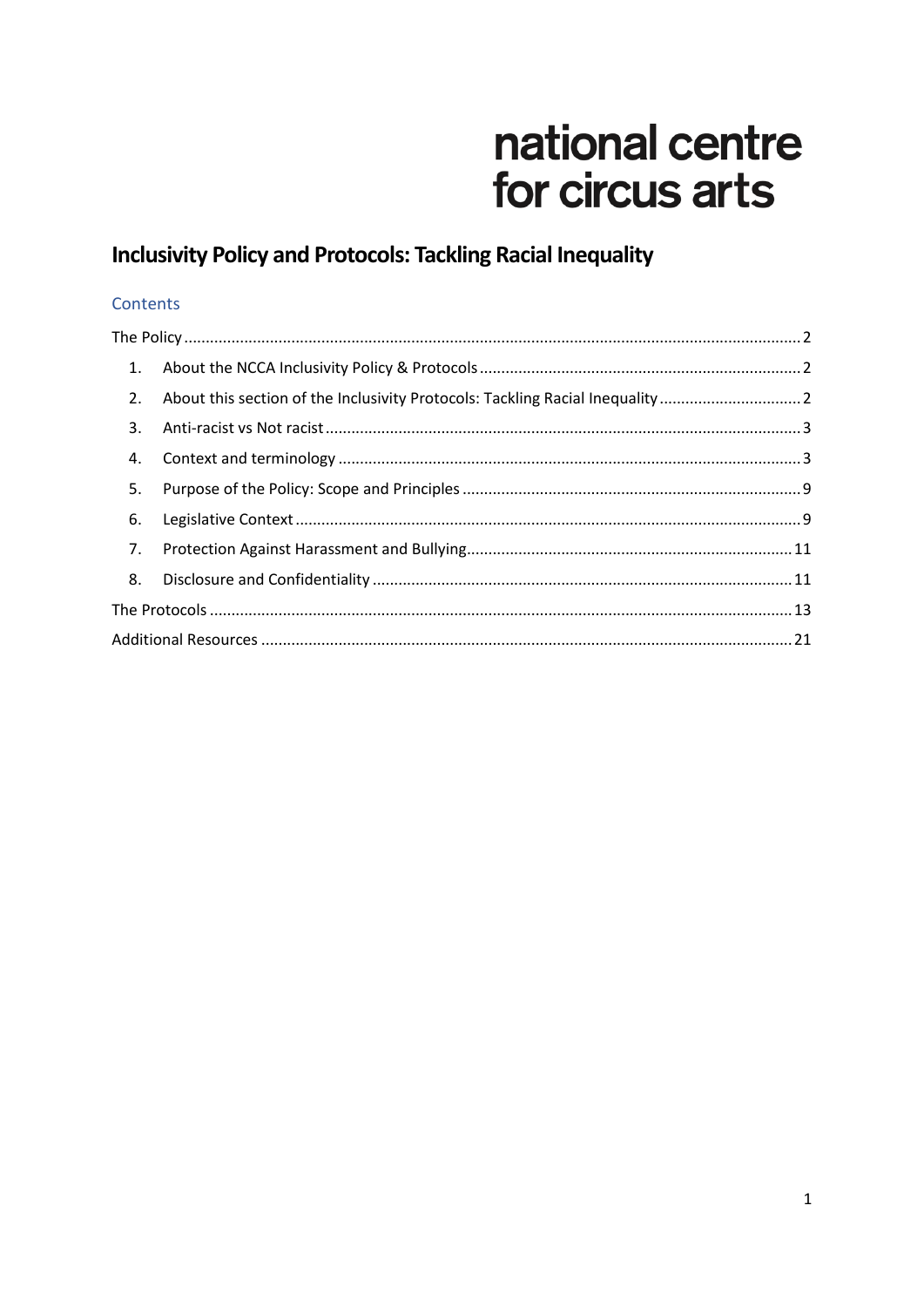### **The Policy**

#### <span id="page-1-1"></span><span id="page-1-0"></span>**1. About the Inclusivity Policy & Protocols**

- 1.1 NCCA's Inclusivity Policy and Protocols are designed to embed and support an inclusive environment for all members of NCCA, from staff to students and beyond. There are several sections to the Inclusivity Policy and Protocols, including:
	- Disabilities
	- **•** Gender Identity
	- Health and Wellbeing
	- Religious Belief and Religious Observance
	- Sexuality and Sexual Orientation
	- Tackling Racial Inequality
	- Bereavement Support
	- Allyship & Being an Active Bystander
- 1.2 The Inclusivity Policy and Protocols are a key part of the NCCA Inclusive Cultures Strategy. Policies which fall under the Inclusive Cultures Strategy include:
	- Access and Participation Plan
	- Code of Behaviour
	- Framework for Contextual Admissions and Programme Design
	- Inclusivity Protocols:
		- o Allyship & Being an Active Bystander
		- o Disabilities
		- o Gender Identity
		- o Health and Wellbeing
		- o Religious Belief and Religious Observance
		- o Sexuality and Sexual Orientation
		- o Tackling Racial Inequality
		- o Bereavement Support
	- Policy on Sexual Misconduct, Harassment and Related Behaviours
	- Safeguarding Policy
	- Guide to Student Support
	- Support Through Studies Policy and Procedures

#### <span id="page-1-2"></span>**2. About this section of the Inclusivity Protocols: Tackling Racial Inequality**

- 2.1 NCCA is committed to ensuring the inclusion of students and staff from all backgrounds, ethnicities, and races. NCCA recognises that staff and students are impacted by structural racism in the arts, education, and society more broadly due to their perceived ethnic, racial, or cultural identity.
- 2.2 NCCA judges student applicants solely on their talent and potential to develop the skills required for their chosen profession. We are committed to admitting and supporting all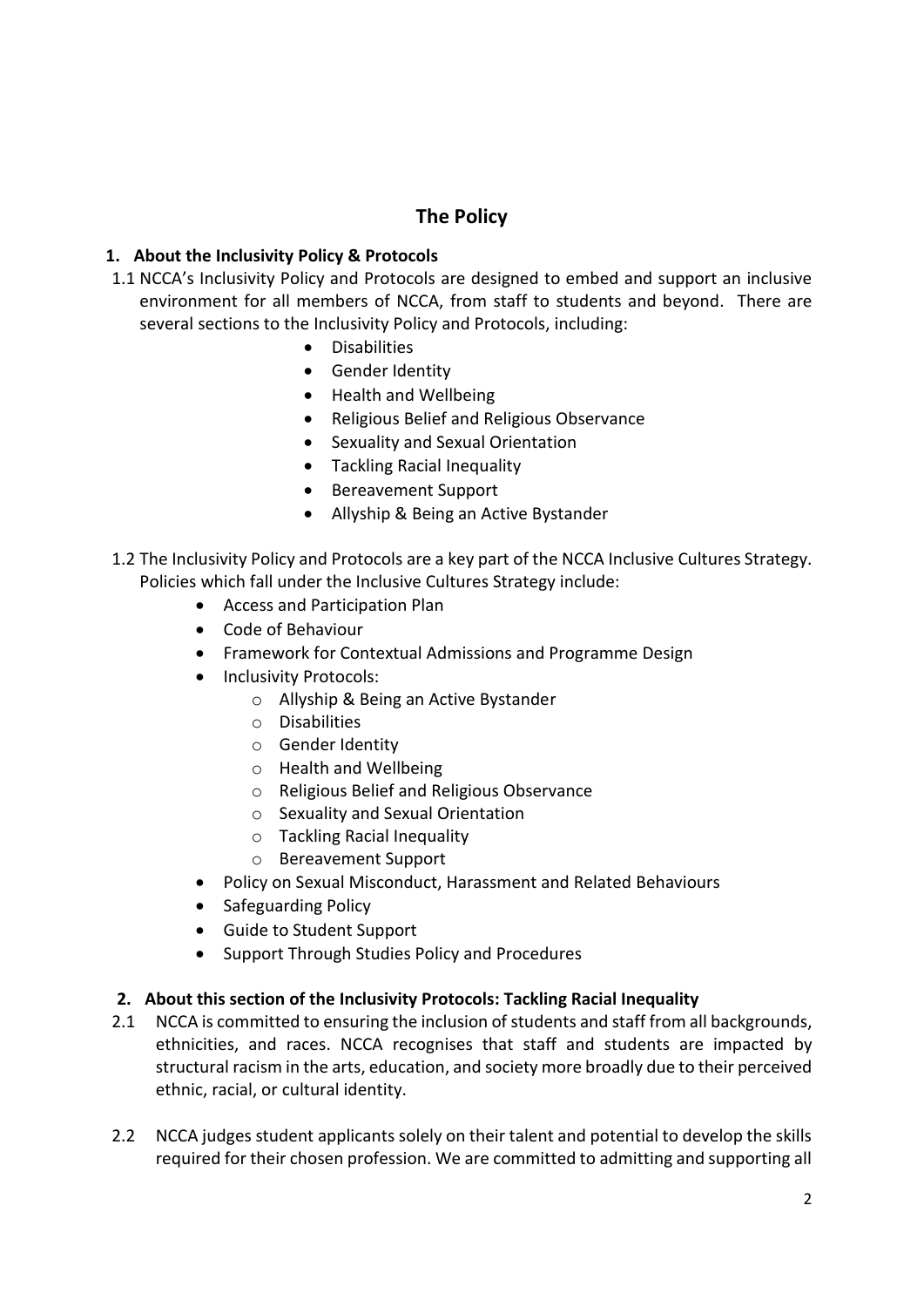students. We warmly encourage all applicants to inform their School of any specific support they might need so that this can be put into place as soon as possible.

- 2.3 NCCA welcomes and encourages employment applications from all ethnic, racial, and cultural backgrounds. NCCA is committed to ensuing no employment advertisement and job description presents unnecessary barriers to individuals and that candidates are only assessed on their individual capacity to undertake the role in question and nothing more.
- 2.4 This is section of the Policy and Protocols is intended to address the structural inequalities that impact a student's ability to engage positively and fully with their programme of study. It also aims to address the structural inequalities that impact the experience of prospective and current staff of the NCCA.
- 2.5 The protocols outline how all members of the NCCA community can work together to create an actively anti-racist institution. They set out how white people in NCCA can be better allies and use their inherent privilege to dismantle persistent white supremacist structures in NCCA
- 2.6 This is a NCCA common policy designed to facilitate conversations about structural racism and to foster and sustain an environment that is supportive to the needs of all students and staff. This Policy sits with the NCCA Support Through Studies Policy and the wider NCCA Inclusive Cultures Strategy.

#### <span id="page-2-0"></span>**3. Anti-racist vs Not racist**

- 3.1 NCCA operates under an anti-racist ethos. This takes the view that it is simply not enough to not be racist; institutions and individuals must be involved in a continual process of focused actions against racism.
- 3.2 NCCA understands and acknowledges its position as a higher education institution that plays a direct role in shaping culture across artistic disciplines and the wider arts and cultural sectors. NCCA also recognises the lack of diversity at all levels permeating these sectors, including our own institution, and how this lack perpetuates the existing systems of oppression.
- 3.3 As an institution, NCCA aspires to be better and do better by being proactive in contributing to the dismantling of these structures so that all members of the NCCA community, students, staff, and visitors feel seen, heard, and valued. It is essential that we are humble to criticism and must become comfortable with hearing and addressing the uncomfortable. We must be prepared to be radical in making and ensuring progressive change to dismantle systemic racism and the structures that support its continuation.

#### <span id="page-2-1"></span>**4. Context and terminology<sup>1</sup>**

 $\overline{\phantom{a}}$ 

<sup>1</sup> With the exclusion of 'Racial Harassment', 'BAME', the above definitions have been informed by Robin Diangelo, *White Fragility: Why it's so Hard for White People to Talk about Racism,* (London: Allen Lane, 2019). See also the [Racial Equality Tools Glossary.;](https://www.racialequitytools.org/glossary?fbclid=IwAR3StMqIvyqehTk2E-zZo9YqrnMRdr9P3HQ4LtAkZXRJl0WkK8960eNFkXs) [Showing Up for Racial Justice Resource list](https://www.showingupforracialjustice.org/resources.html)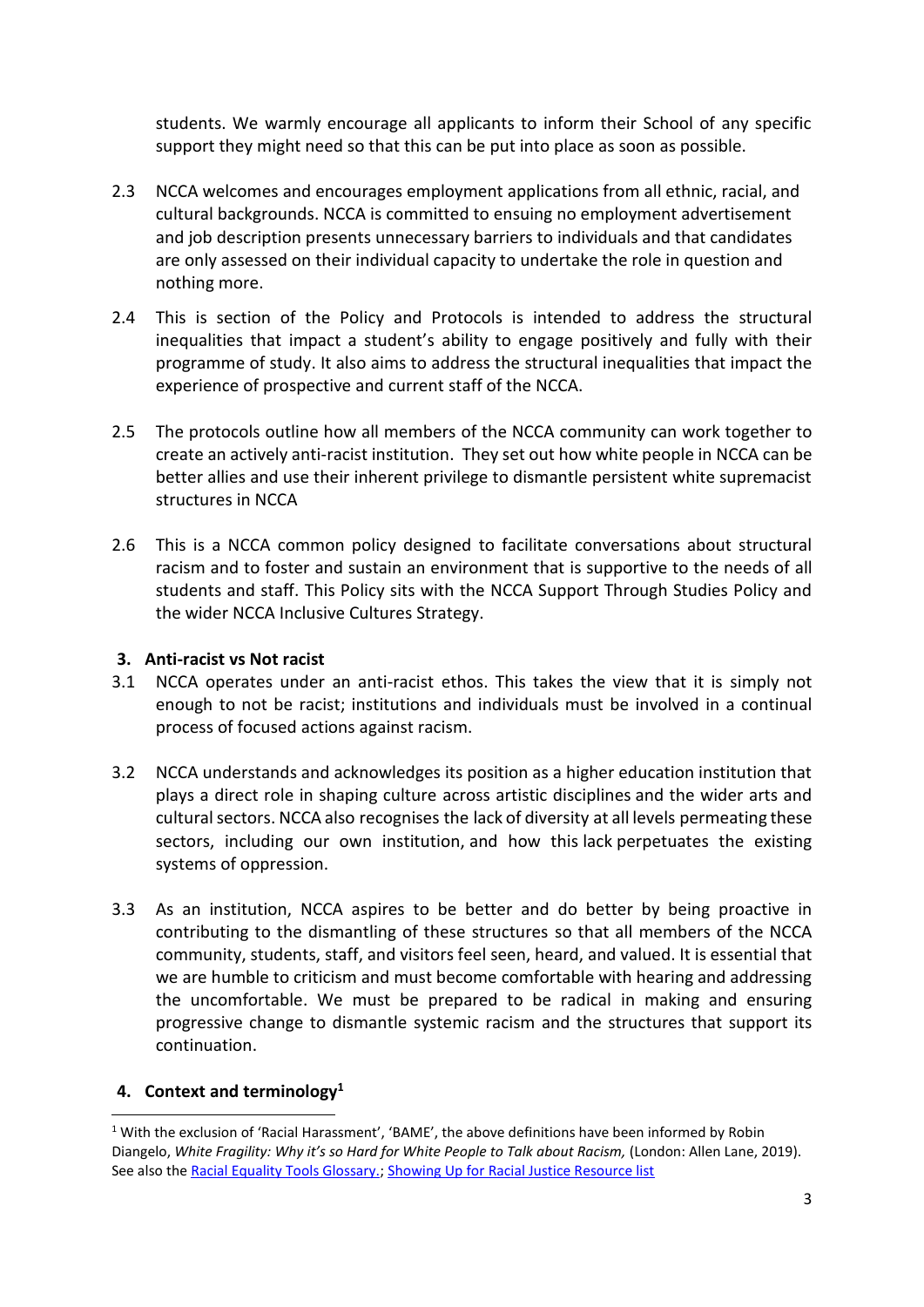- 4.1 NCCA has provided the following list of definitions and explanations to assist with understanding, and breaking down what are often initial barriers to progress and tackling racial inequality:
	- Race
	- Ethnicity
	- Intersectionality
	- Racism
	- Institutional Racism
	- Racial Prejudice
	- Racial Discrimination
	- Racial Harassment
	- Race-based Hate Crime
	- Race-based Hate Incident
	- Colourism
	- Micro-aggressions
	- People of Colour
	- People of Global Majority
	- BAME (Black, Asian and Minority Ethnic)
	- White Privilege
	- White Supremacy
	- White Fragility
	- White Complicity
	- Positive Action
	- Positive Discrimination
- 4.2 **Race** Race is a social construct with no biological standing. Its changing manifestations reflect ideological attempts to legitimatise domination in different social and historical contexts Biological arguments about race were developed and used throughout history to uphold white supremacy and to excuse the oppression based on perceived ethnic, racial, or cultural differences.
- 4.3 **Ethnicity** Ethnicity refers to a group that has the following features:
	- a long-shared history of which the group is conscious as distinguishing it from other groups and the memory of which it keeps alive
	- a cultural tradition of its own including family and social manners, often but not necessarily associated with religious observance<sup>2</sup>
	- a common, however distant, geographical origin
	- a common language and literature<sup>3</sup>

 $\overline{\phantom{a}}$ 

Everyone belongs to an ethnic group and has an ethnicity.

<sup>&</sup>lt;sup>2</sup> Ethnic groups can also experience a dual religiously motivated and racialised oppression such as Anti-Semitism and Islamophobia. For more information about tackling religiously motivated racialised oppression of ethnic groups, please see the Inclusivity Policy and Protocol on Religious Observance and Belief (*forthcoming*)

<sup>&</sup>lt;sup>3</sup> A 1983 House of Lords decision in the case of Mandla-vs Dowell Lee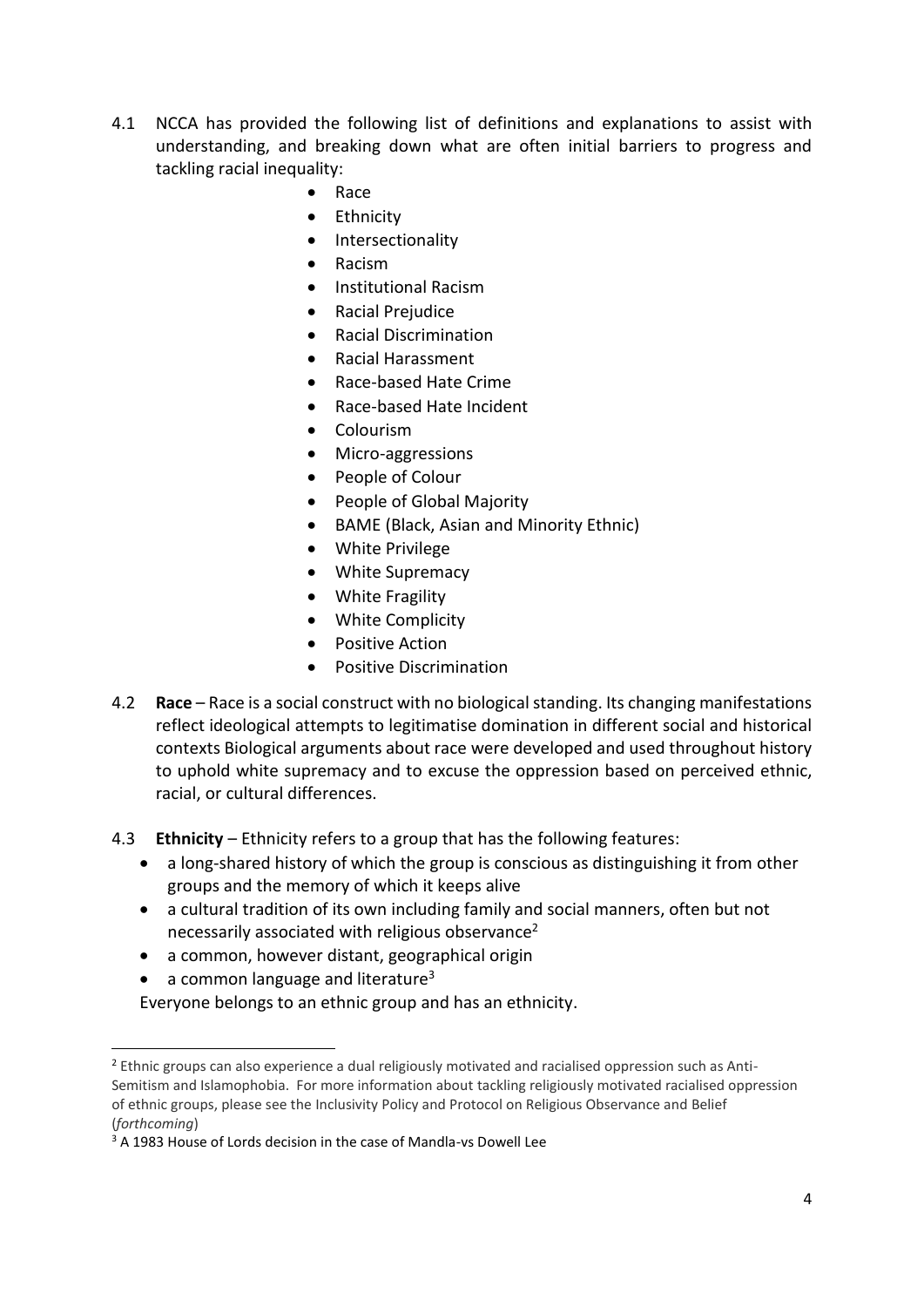- 4.4 **Intersectionality** The term 'intersectionality' derives from the specific idea in critical race feminism of intersectional discrimination. This referred to situations of discrimination where a black woman experienced discrimination where a black man or a white woman did not. Intersectional discrimination arises from the interaction of categories of difference such as race, gender, religion or belief, caste, sexuality, disability, or socioeconomic background, rather than being cumulative (as in cases of multiple discrimination). It goes beyond identity to highlight the social, economic, and political structures that produce discrimination for groups at the cusps of the protected characteristics.
- 4.5 **Racism** Racism is a structure and system that occurs when the racial prejudice of one group is supported by legal and institutional power. Racism is contextually bound and precisely defined. There is no such thing as reverse racism. In the UK, and indeed in the NCCA, legal and institutional power is held by white people. Therefore, racism in both is a structure of oppression that privileges white people and that discriminates based on perceived ethnic, racial, or cultural differences. 4
- 4.6 **Institutional Racism** Institutional Racism refers to the collective failure of an organisation to provide an appropriate and professional service to people because of their colour, culture, or ethnic origin. These processes, attitudes and behaviours amount to discrimination through unwitting prejudice, ignorance, thoughtlessness, and racist stereotyping.
- 4.7 **Racial Prejudice** Racial prejudice is the pre-judgement of a person based on their apparent race. This can take the form of thoughts, feelings, stereotypes, generalisations with little or no grounding in lived experienced, biased or exclusionary policies and practices, underrepresentation and one-dimensional representation. Prejudice is formed socially and culturally. We all bring a set of cultural norms and practices and so we all have prejudice which is often subconscious. Racial prejudice can lead to both direct and indirect discrimination.
- 4.8 **Racial Discrimination** Racial discrimination is racial prejudice put into action. These actions include person or group being treated less favourably, or not given the same opportunities, as others in a similar situation because of their race, colour, descent, national or ethnic origin, or immigrant status. Discrimination can consist of ignoring, exclusion, threats, ridicule, and violence. Prejudice always leads to discrimination. Discrimination is found every time a white person holds their bag tighter against themselves when walking past a person of a different racial identity or when the racial diversity of a location is understood as making it an area of criminality.

Discrimination of any kind, including racial discrimination, can be 'direct' (e.g. where prejudicial actions or words are knowingly directed at another person or persons), or 'indirect' (e.g. where prejudicial actions are unknowingly or inadvertently directed at

**.** 

<sup>4</sup> To learn more about structural racism in the specific context of the UK, please see Reni Eddo-Lodge, *Why I'm No Longer Talking to White People about Race,* (London: Bloomsbury Publishing, 2018), pp. 57-84. For the difference between prejudice and racism see: Diangelo, 2019, pp.19-24; [Yawo Brown, 'The Subtle Lingustics of](https://medium.com/@YawoBrown/the-subtle-linguistics-of-polite-white-supremacy-3f83c907ffff)  [Polite White Supremacy' \(2015\)](https://medium.com/@YawoBrown/the-subtle-linguistics-of-polite-white-supremacy-3f83c907ffff)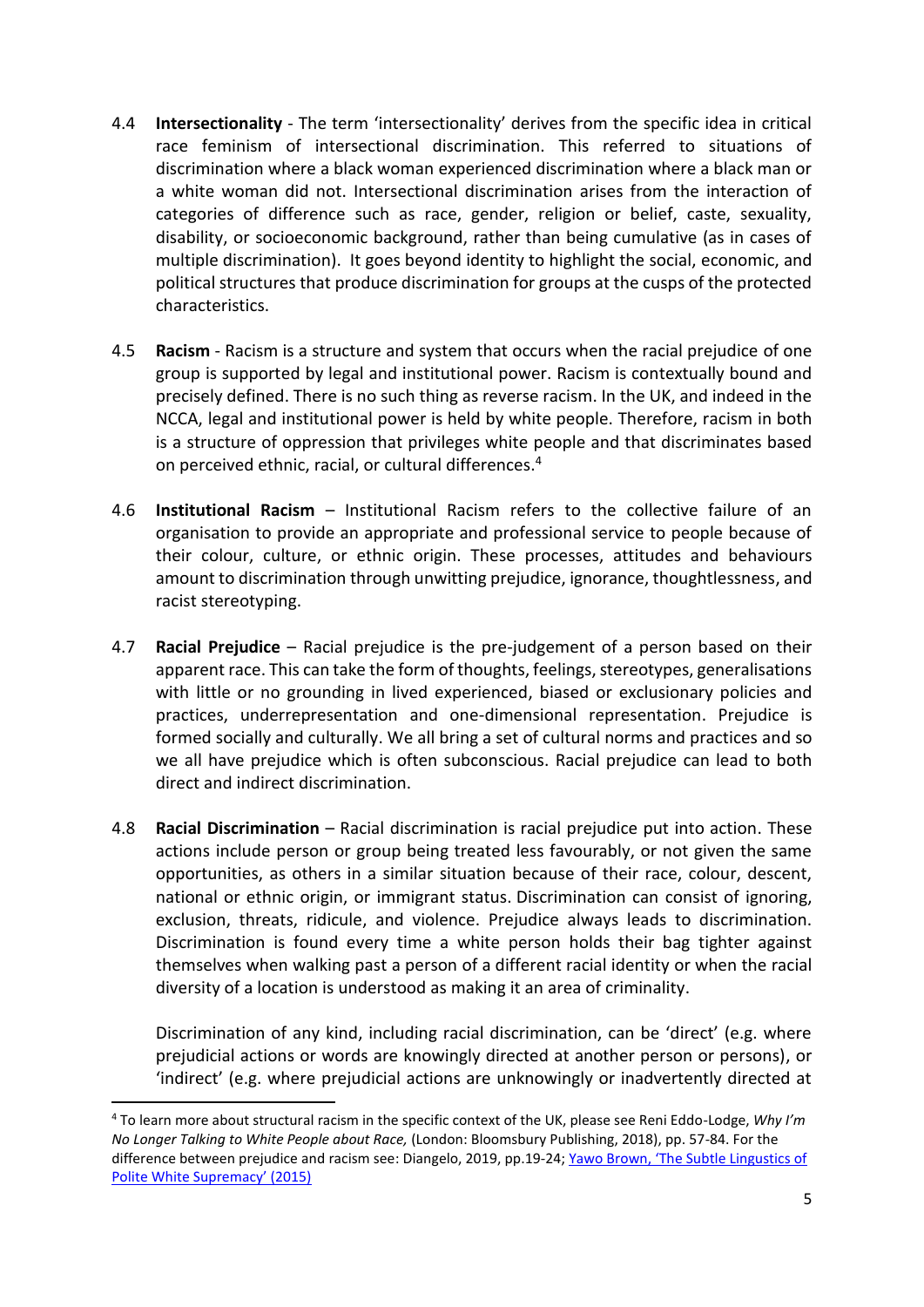another person, or  $-$  in the case of indirect racial discrimination  $-$  affect a person or persons differently because of the colour of their skin or racial background).

- 4.9 **Racial Harassment** Racial harassment is any racially motivated physical, verbal, or non-verbal conduct that had the purpose or effect of violating a person's dignity or creating an intimidating, hostile, degrading, humiliating or offensive environment for them. A single incident can amount to harassment. Impact always takes precedence over intent – even without the intention to cause harm, an event that harms is still harmful.<sup>5</sup> Racial harassment can include:
	- the display of racist cartoons, posters and graffiti, or distribution of offensive racially oriented material;
	- repeated jokes or derogatory comments that make reference to ethnicity or racial characteristics;
	- derogatory remarks about a person's accent, culture, customs or religious observances;
	- racially oriented abuse or name calling:
	- negative stereotyping of particular ethnic groups;
	- repeated irrelevant reference to a person's racial, cultural or ethnic background;
	- practical jokes based on race or directed only at members of a non-majority ethnic group; or
	- bullying, intimidation, exclusion or physical violence, on the basis of the cultural or ethnic background of the recipient.
- 4.10 **Race-based Hate Crime** Race-based hate crime refers to hostility to another person because of their race that manifests itself as intimidation, harassment, damage to property and violence.
- 4.11 **Race-based Hate Incident** Race-based Hate Incident refers to anything by motivated hostility or prejudice based on race. When hate incidents are criminal offences, they are hate crimes.
- 4.12 **Colourism**  Colourism is a form of prejudice or discrimination in which people who are usually members of the same race are treated differently based on the social implications which come with the cultural meanings that are attached to skin colour. In practice, colourism most negatively impacts people with darker skin tones.
- 4.13 **Micro-aggressions** Microaggressions are small, often subtle, insidious, and difficult to prove events, that are based on and perpetuate assumptions about people of certain groups. These are often unintentional and unrecognised by the perpetrator. It is important to call these behaviours out. Even if the perpetrator did not mean to harm, microaggression do harm and perpetuate negative social norms. Impact always matters more than intention.

**.** 

<sup>5</sup> Please see the NCCA *Policy on Sexual Misconduct, Harassment and Related Behaviours.*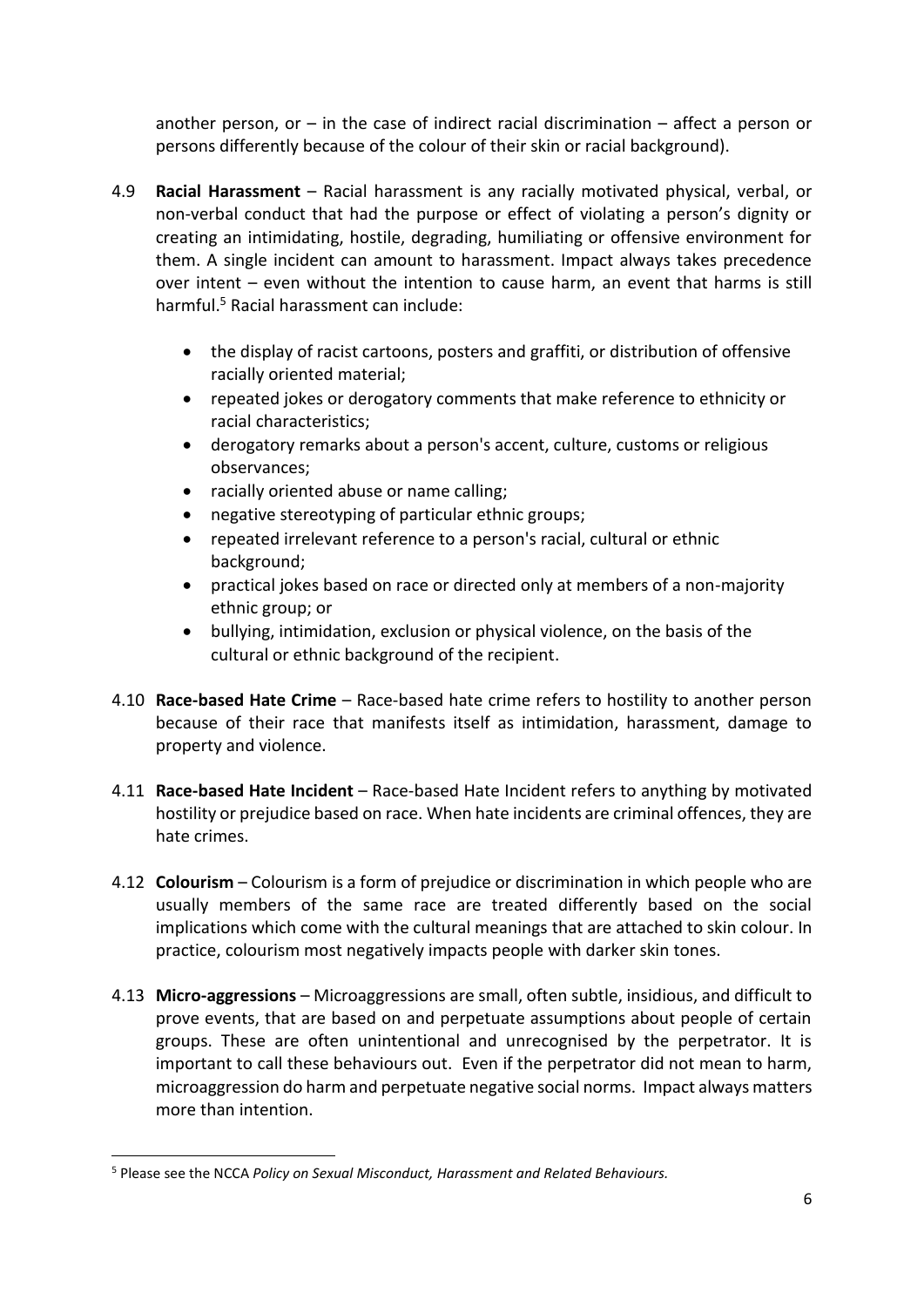- 4.14 **People of Colour** People of colour is often used, particularly in the USA, to refer to all people who do not identity as white and who are therefore oppressed by racism. This is an unsatisfactory grouping that clearly erases individual experiences. Some, but by no means all, staff and students of the NCCA identify as people of colour.
- 4.15 **People of Global Majority –** People of global majority is used to refer to all people who do not identify as white and who are therefore oppressed by racism. The terms seek to emphasise that people who are often described as 'minorities' comprise 80% of the global population. This term has recently grown in popularity. Some, but by no means all, staff and students of the NCCA identify as people of global majority.
- 4.16 **BAME** In the UK, the acronym BAME, (Black, Asian and Minority Ethnic) is often used to collectively refer to all people from these ethnic backgrounds, particularly in government, higher education, and other public bodies. Despite erasing the substantial differences between people of these communities, not least their various experiences of racism, it is the term currently used within the British Higher Education Sector.

As stated in the protocols below, going forward NCCA will only use the term BAME in its papers, policies and reporting to highlight its inadequacy and provide an alternate term more appropriate to the context. NCCA will use the term 'people who face racism due to their perceived ethnic, racial, or cultural identity' or words to that effect.

- 4.17 **White Privilege** White privilege refers to the inherent privileges possessed by white people on the basis on their race in a society characterised by racial inequality and injustice. It can also be understood as 'an absence of the negative consequences of racism'.<sup>6</sup> This does not mean that a white person has never experienced disadvantage, it merely means that their race is not one of the things which have contributed to this disadvantage. Please refer to [Peggy McIntosh's analogy of the](https://www.racialequitytools.org/resourcefiles/mcintosh.pdf) Invisible Knapsack.<sup>7</sup>
- 4.18 **White Supremacy** White supremacy can refer to individually held belief of the superiority of white people over others. Perhaps more importantly, however it also refers to the overarching political, social, and cultural system where power is held by white people. White supremacy is not just a belief, it is a political reality. The UK, and the majority of other European or European settler nations such as the USA and Australia, operate within a white supremacist political structure.<sup>8</sup>
- 4.19 **White Fragility** White fragility refers to the anger, defensiveness and disengagement that follows when many white people are asked to think about, or are confronted with, the privileges that their whiteness has imbued them with and their inherent complicity

**.** 

<sup>7</sup> See also Eddo-Lodge, 2018, p.85-116; [Showing Up for Racial Justice: White Privilege](https://www.showingupforracialjustice.org/white-privilege.html)

<sup>6</sup> Eddo-Lodge, 2018, p.86.

<sup>&</sup>lt;sup>8</sup> See [Showing Up for Racial Justice: White Supremacy Culture;](https://www.showingupforracialjustice.org/white-supremacy-culture.html) Elizabeth 'Betita' Martinez 'What is white [supremacy'](http://www.pym.org/annual-sessions/wp-content/uploads/sites/7/2017/06/What_Is_White_Supremacy_Martinez.pdf)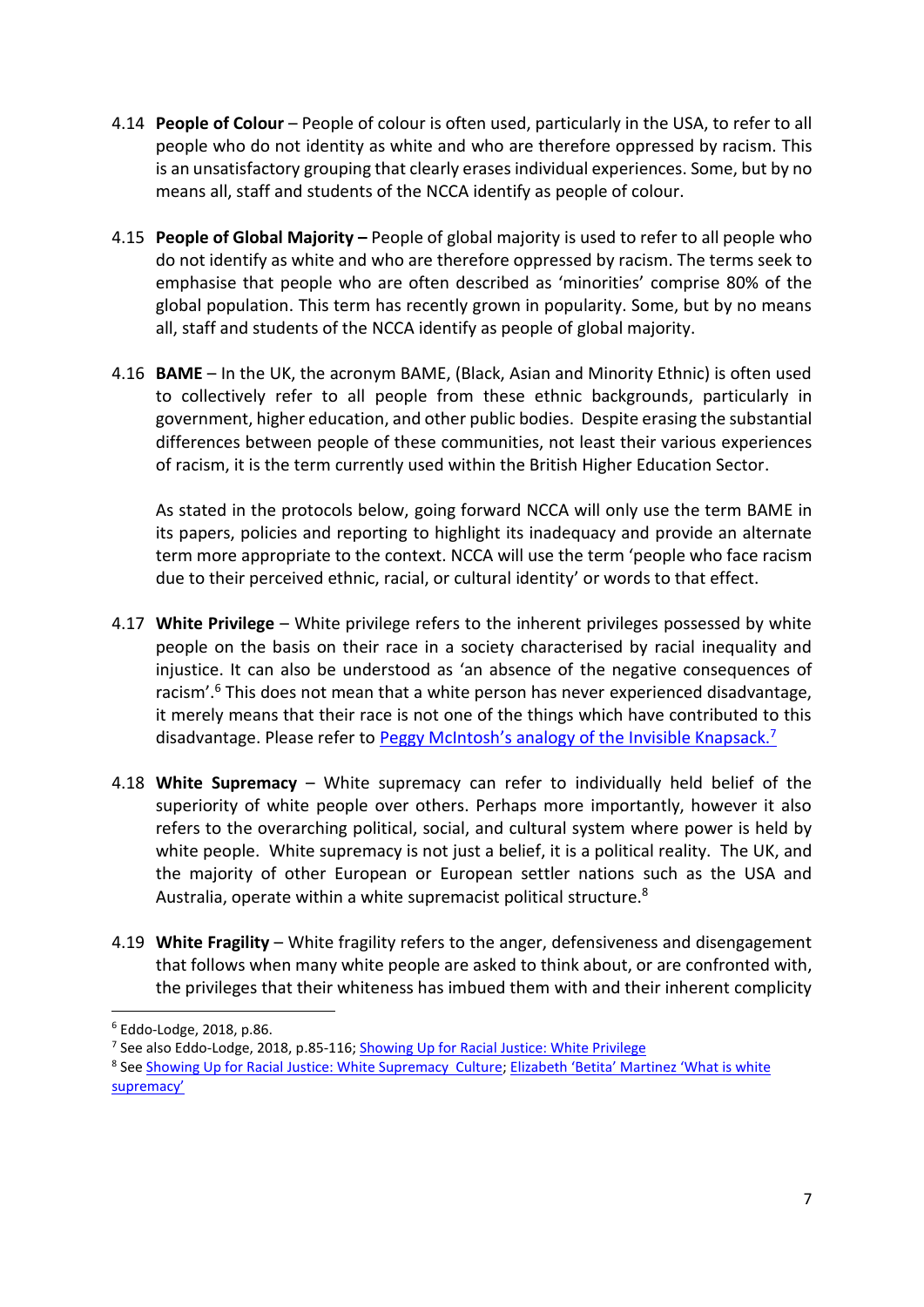with white supremacist structures. It is a method through which white supremacy sustains itself by halting discussion instead of encouraging self-reflection. It is also a form of racist gaslighting and bullying, as it has the effect of making people who face the daily reality of racism feel the need to self-censor their language and actions in order not to upset white people.<sup>9</sup>

- 4.20 **White Complicity** White complicity refer to the way in which white people may (either directly or inadvertently) contribute to systems that maintain and perpetuate racism. You can be complicit through just being complacent, even if you consider yourself not to be racist.
- 4.21 **Positive Action** –Positive action is defined under the Equality Act (2010) as "measures to alleviate disadvantage experienced by people who share a protected characteristic, reduce their under-representation in relation to particular activities, and meet their particular needs. It will, for example allow measures to be targeted to particular groups, including training to enable them to gain employment, or health services to address their needs. Any such measures must be a proportionate way of achieving the relevant  $a$ im.<sup>10</sup>" Positive action is legal if people with a protected characteristic are at a disadvantage, have particular needs or are under-represented in an activity or type of work.

Positive action does **not** mean automatically treating people who share a protected characteristic more favourably than those who do not share it; any action taken must be a proportionate means of addressing such a disadvantage or under-representation. Examples of positive action include the following:

- Having identified that its white male pupils are underperforming at maths, a school could run supplementary maths classes exclusively for them.
- A police service which employs disproportionately low numbers of people from an ethnic minority background identifies a number of candidates who are as qualified as each other for recruitment to a post, including a candidate from an under-represented ethnic minority background. It would not be unlawful to give preferential treatment to that candidate, provided the comparative merits of other candidates were also taken into consideration.
- 4.22 **Positive Discrimination** Positive discrimination is illegal in the UK. Positive discrimination is often most talked about in the context of employment, although it can occur in very different contexts. Positive discrimination might involve offering a job to a candidate, not because they are the best candidate for the job, but merely because they possess a specific protected characteristic (for example race, gender, sexual orientation, disability). You cannot choose a candidate who is not as suitable for the job just because they have a protected characteristic.

**.** 

<sup>&</sup>lt;sup>9</sup> See Diangelo, 2019, throughout and in particular 107-130<u>; Jessica Caporuscio, 'Everything you need know</u> a[bout white fragility' , Medical News Today, June 12 2020](https://www.medicalnewstoday.com/articles/white-fragility-definition).

<sup>10</sup> <https://www.legislation.gov.uk/ukpga/2010/15/notes/division/3/11/2>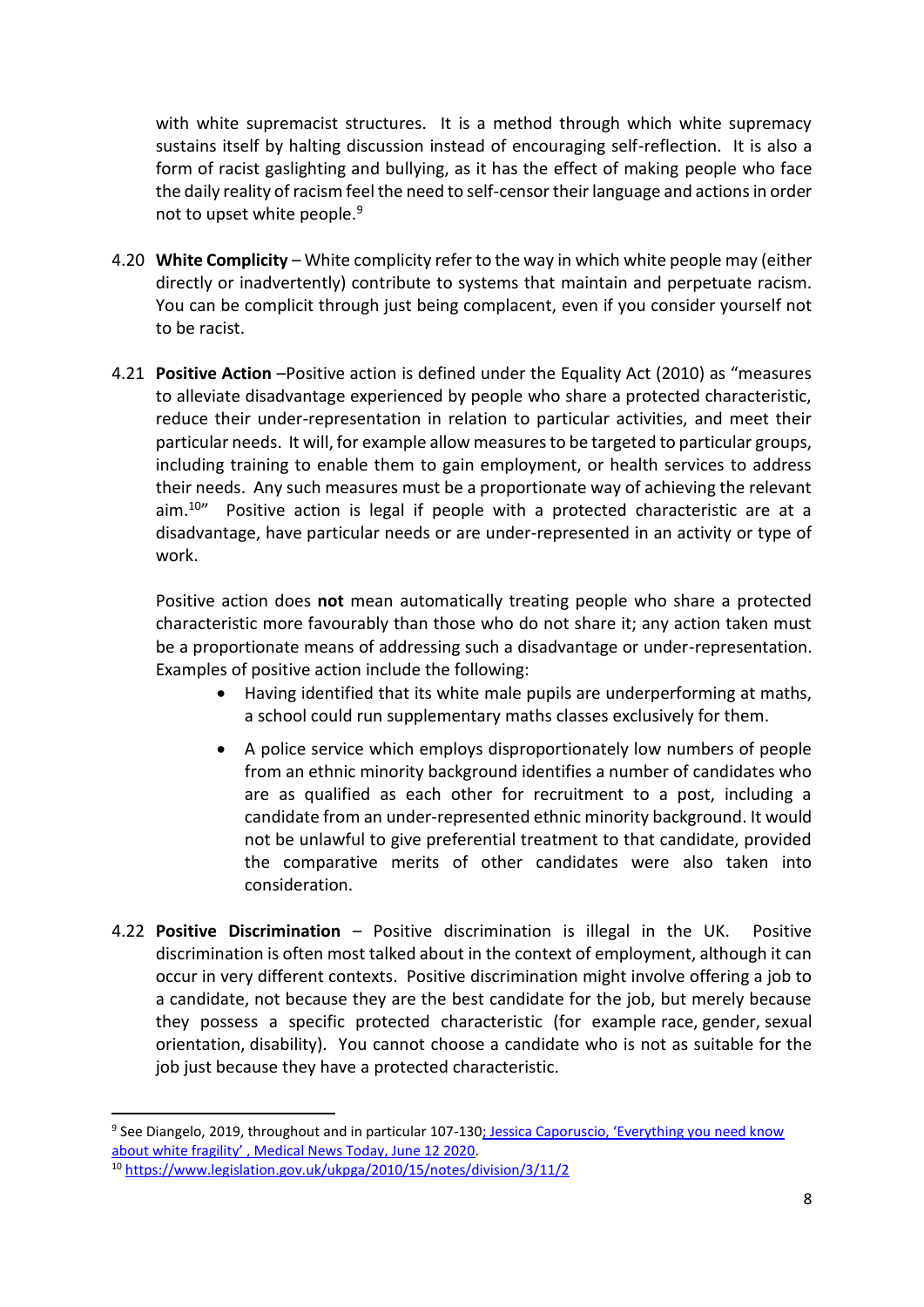#### <span id="page-8-0"></span>**5. Purpose of the Policy: Scope and Principles**

- 5.1 This policy applies to students studying on a course of Higher Education who are registered students of NCCA. This policy also applies to staff employed by NCCA.
- 5.2 The Inclusivity Policy and Protocols sits within the NCCA's Inclusive Cultures Strategy and aligned with the NCCA Support Through Studies Policy and Guide to Student Support.
- 5.3 The Policy and Protocols are intended to provide staff and students will the tools to have an open and respectful conversations about topics that can be challenging.
- 5.4 The Policy and Protocols are aimed at all staff, particularly those who manage staff or support or teach students.
- 5.5 The Policy and Protocols apply to and should be followed throughout all stages of the student recruitment and application, study, and student life cycle within the NCCA. Similarly, they apply to and should be followed in all stages of the staff recruitment, application, and employment cycle.
- 5.6 The Policy and Protocols provide a framework within which the NCCA can strive to be anti-racist and ensure that all people in our community have equal agency. Anti-racism is an ongoing process of learning and implementation of that learning. NCCA will be consulting thoroughly and continuously on how it can become increasingly anti-racist.
- 5.7 It is important to address and tackle our biases and prejudices, even those that are sub-conscious. To do this, we it important to be aware of these prejudices and seek information to dispel that. Think about how you know what you 'know', identify your sources and their trustworthiness, and examine any value judgements you might be brining to the environment.
- 5.8 Everyone is responsible for creating and maintaining an inclusive community that is positive and supportive for all its members.

#### **6. Legislative Context**

- <span id="page-8-1"></span>6.1 There are four pieces of legislation that are relevant to racial inequality in a Higher Education setting:
	- Equality Act 2010
	- Data Protection Act 2018 (UK)
	- General Data Protection Regulations (GDPR) (UK) 2018
	- Human Rights Act 1998

#### 6.2 **Equality Act 2010**

6.2.1 Race is a protected characteristic under the Equality Act 2010. Following this act, public bodies, such as higher education providers must, in the exercise of their functions, have due regard to the need to: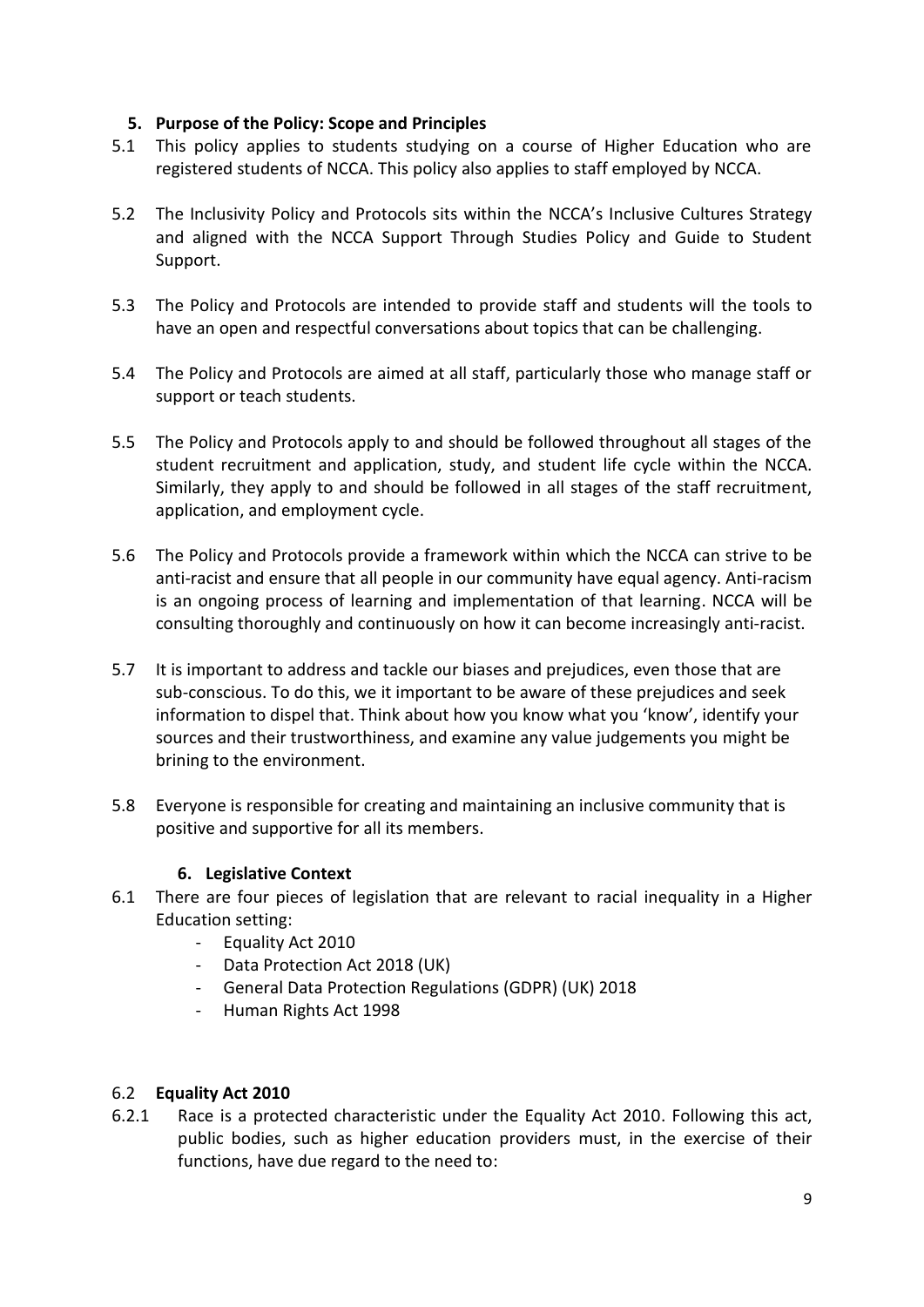- eliminate discrimination, harassment, victimisation, and any other conduct that is prohibited by or under this Act.
- advance equality of opportunity between persons who share a relevant protected characteristic and persons who do not share it.
- foster good relations between persons who share a relevant protected characteristic and persons who do not share it.
- 6.2.2 Public bodies are required to integrate consideration of equality and good relations into their day-to-day business and to consider how a function can affect different groups in different ways. This enables a higher education provider to reasonably anticipate the needs of people who face racism, including staff, students, and visitors and to address the potential impacts of any proposed changes to ensure they do not have an adverse effect.

#### 6.3 **Data Protection Act 2018 (UK) and General Data Protection Regulations 2018 (UK)**

- 6.3.1 The Data Protection Act 2018 (DPA 2018) replaces the Data Protection Act 1998. It complements the EU's General Data Protection Regulation 2018 (GDPR) and adds provisions specific to the UK. It has brought stricter rules and tighter controls on personal data. Information about a person's racial or ethnic origin is considered 'special category data' under the Data Protection Act 2018. This data is subject to tighter controls than other personal data. Explicit consent is required before it can be collected, used, and shared.
- 6.3.2 The General Data Protection Regulations 2018 (GDPR) covers the data protection principles, rights and obligations set out in the Data Protection Act 2018. The lawful bases for processing personal data are set out in Article 6 of the GDPR. Articles 9 and 10 of the GDPR apply to the processing of 'special category' data (commonly referred to as 'personal sensitive data').
- 6.3.3 Personal data must be looked after properly following the seven data protection principles, which include ensuring personal data is accurate, secure, and processed fairly and lawfully.
- 6.3.4 Under the DPA and GDPR, 'special category data' is afforded an extra level of confidentiality and will nearly always require explicit consent from the individual concerned prior to disclosure to another party. NCCA also has a responsibility under the DPA and GPDR to ensure that personal information is accurate and up to date, so it is important that the School holds a correct title and name.

#### 6.4 **Human Rights Act 1998**

6.4.1 Article 14 of the European Convention on Human Rights, as enacted under the Human Rights Act 1998, makes it illegal to discriminate on a wide range of grounds including 'sex, race, colour, language, religion, political or other opinion, national or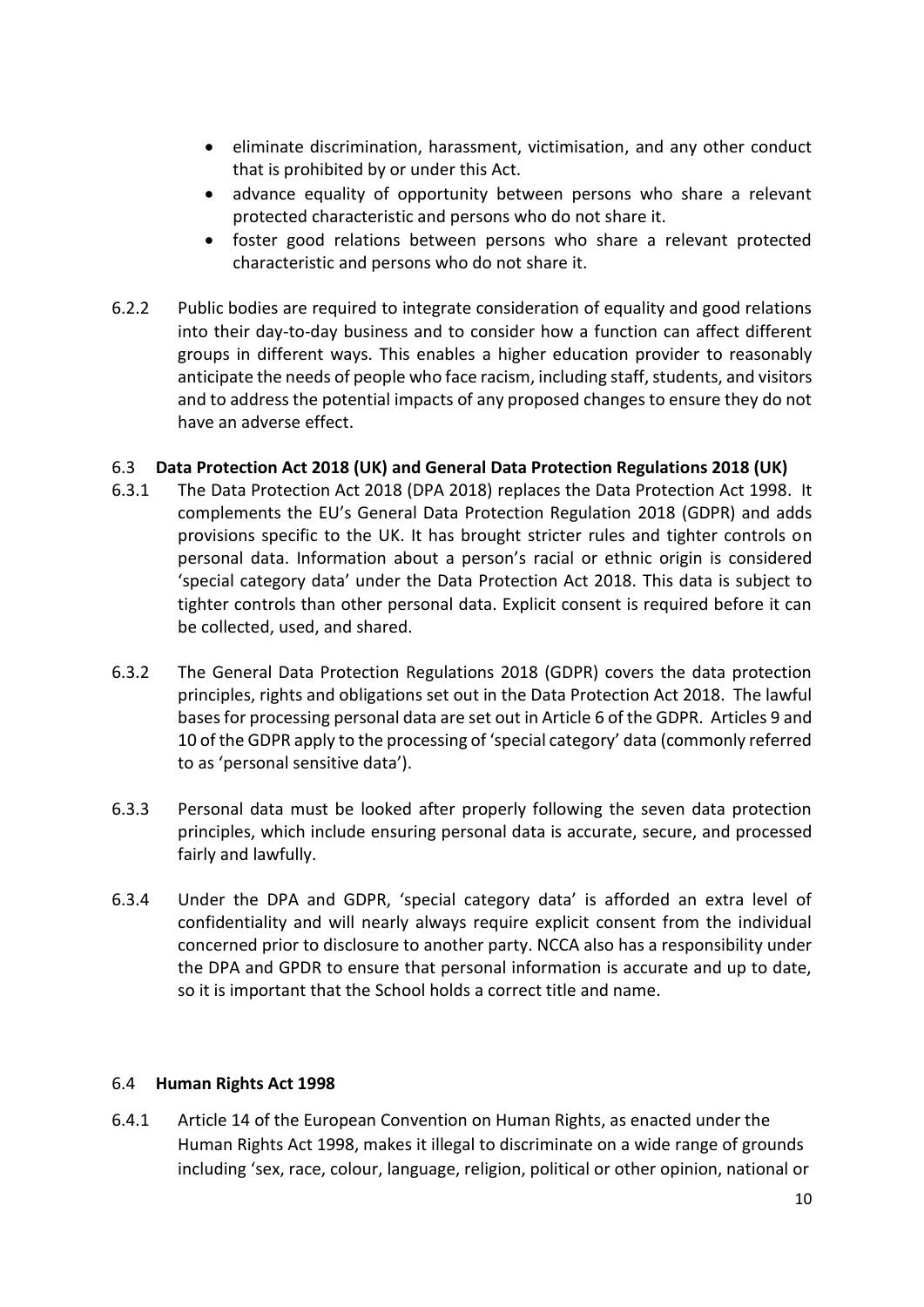social origin, association with a national minority, property, birth or other status'. It protects a person from discrimination in the enjoyment of those human rights set out in the European Convention of Human Rights. Article 14 is based on the core principle that all people enjoy the same human rights and should have equal access to them.

#### **7. Protection Against Harassment and Bullying**

- <span id="page-10-0"></span>7.1 All staff, students and other stakeholders should expect to be treated with respect at all times. All complaints of harassment or bullying will be treated seriously and thoroughly investigated. Disciplinary action can be taken in cases where bullying/harassment have been proved.
- 7.2 Any act of harassment or bullying toward a person based on their race or ethnicity will normally, in first instances, be dealt with under the NCCA [Sexual Misconduct,](http://www.cdd.ac.uk/policies/student-related-policies/)  [Harassment and Related Behaviours Policy.](http://www.cdd.ac.uk/policies/student-related-policies/) and/or any other policies as relevant to the situations, including but not limited to the NCCA Non-Academic Misconduct Policy (for students) and School HR procedures (for staff).

#### **8. Disclosure and Confidentiality**

- <span id="page-10-1"></span>8.1.1 NCCA is committed to supporting those who call out racist behaviours, practices, and structures both within the NCCA and elsewhere. A complaint can be raised under the following policies:
- 8.1.2 Policy on Sexual Misconduct, Harassment and Related Behaviours
- 8.1.3 Non-Academic Misconduct Policy
- 8.1.4 Student Complaints Procedure (students only)
- 8.2 NCCA also understands that raising a concern may be complicated, particularly for people who have directly or indirectly faced racism and will strive to protect confidentiality where we can. Unfortunately, NCCA is usually unable to investigate anonymous complaints or those made of behalf of a complainant.
- 8.3 However, where anonymous allegations are made or allegations are raised by third parties, these will be handled under Stage 1 of the Policy on Sexual Misconduct, Harassment and Related Behaviours and referred to NCCA. In consultation with officers of the NCCA as appropriate, we will determine whether there are any matters arising from the allegations that NCCA should endeavour to follow up, though there may be limitations to possible action be.
- 8.4 When a complaint or case is made, details as to the nature and outcome of the complaint or case are kept on record. This may include the logging and monitoring of special category data where appropriate. A report of this data will be compiled and reviewed annually by the NCCA Board of Governors and other institutional committees as appropriate.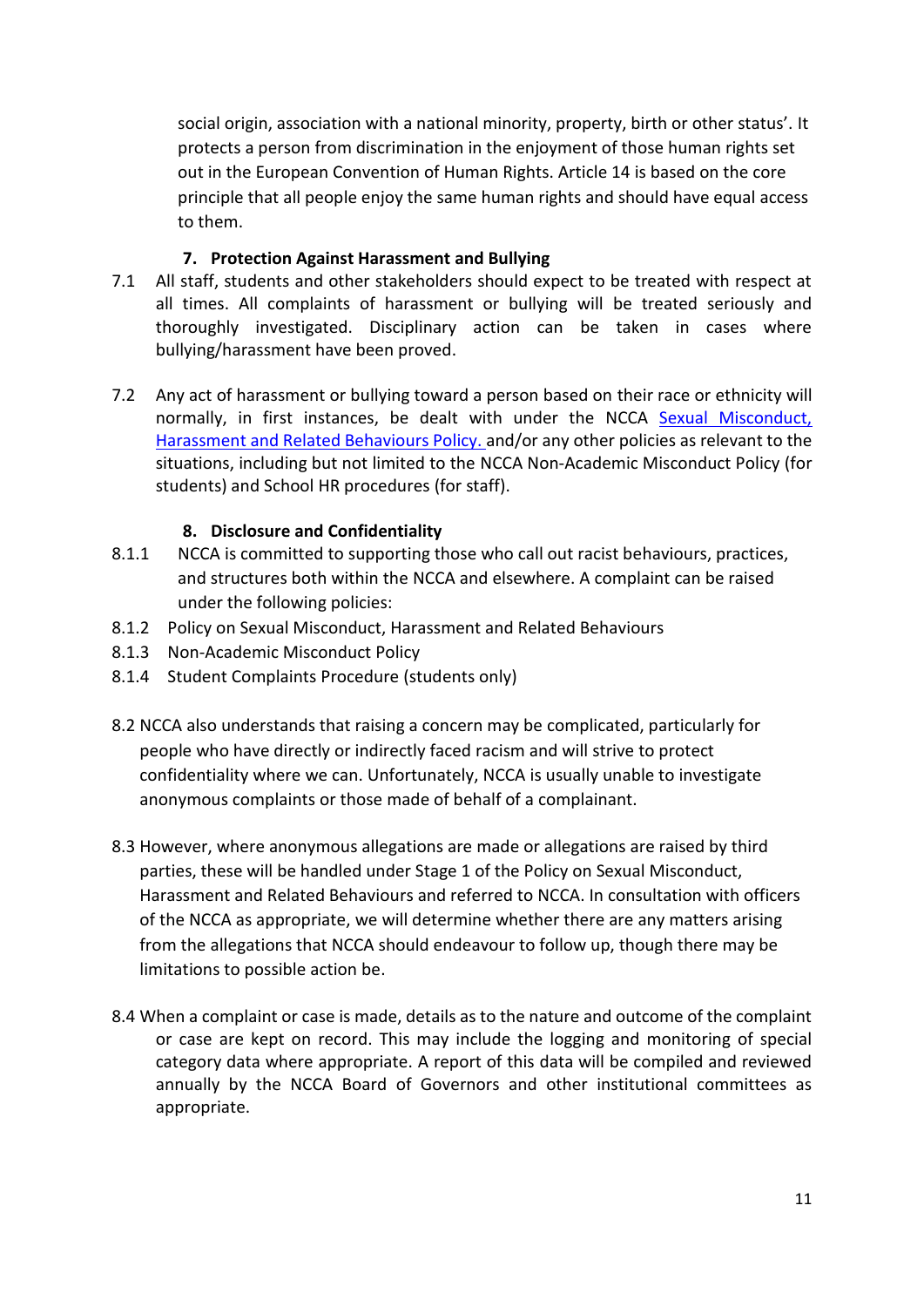- 8.5 We will treat the data confidentially and remove the names of any individuals before the data is compiled into report form. We may also use the data received to drive improvements to relevant institutional policies.
- 8.6 For more information concerning the monitoring and review of complaints and complaints outcome please see the [specific relevant policy.](http://www.cdd.ac.uk/policies/student-related-policies/)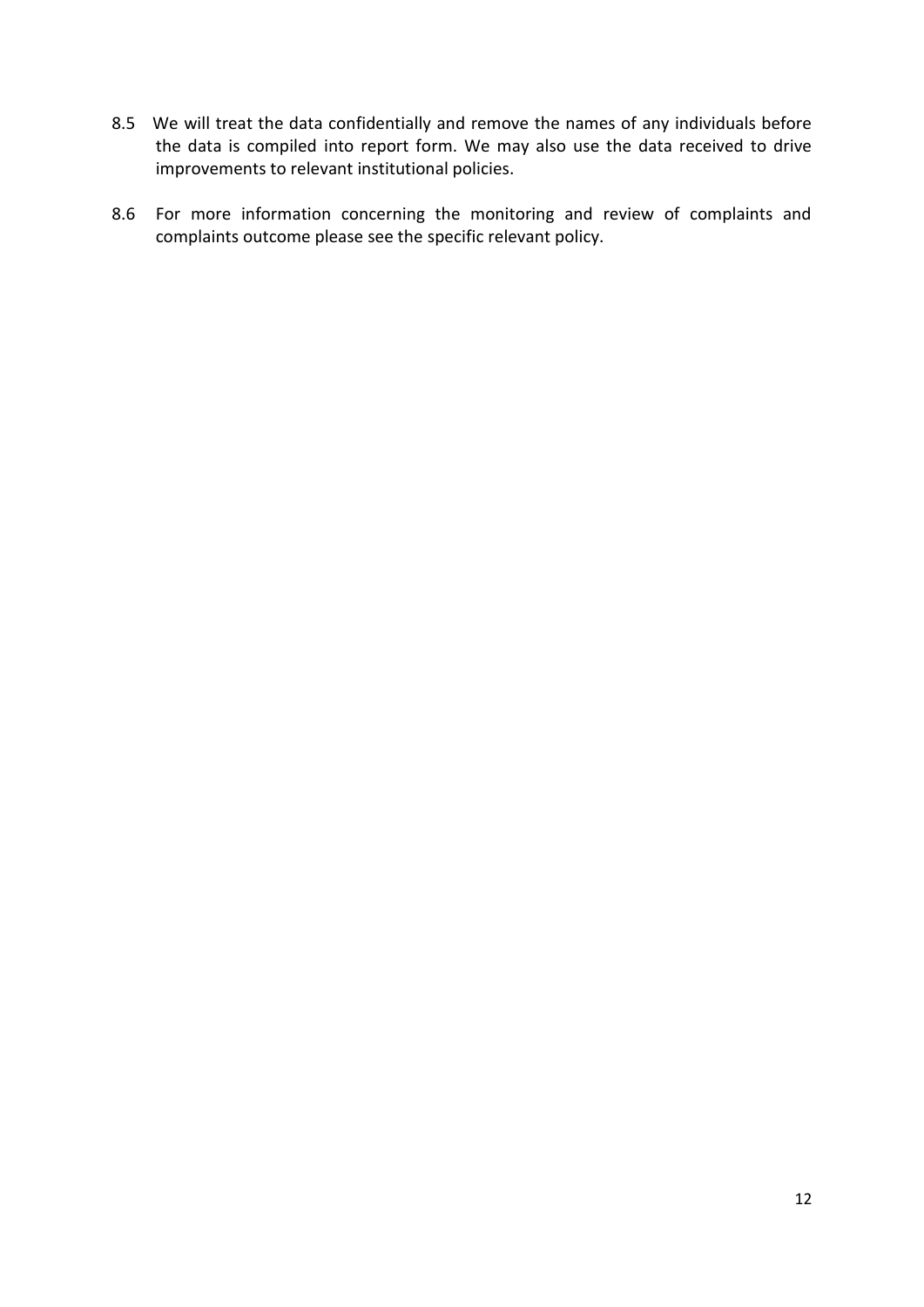## **The Protocols**

<span id="page-12-0"></span>

| <b>Protocol Aim</b> | Protocol        | How this might be achieved                           | Supporting guidance and information                |
|---------------------|-----------------|------------------------------------------------------|----------------------------------------------------|
| <b>Anti-Racist</b>  | <b>Allyship</b> | Establish a group that meets regularly to facilitate | NCCA strongly believes the dismantling of white    |
| <b>Inclusive</b>    |                 | open and honest conversations and to keep anti-      | supremacy with our institution must be informed    |
| <b>Community</b>    |                 | racism at the forefront of considerations and        | by the lived experiences of the people who are     |
|                     |                 | institutional agenda                                 | oppressed by it. Having open and honest            |
|                     |                 |                                                      | conversations is important to this endeavour. As   |
|                     |                 | Organise regular 'allyship' training and/or events   | such NCCA supports the growth of the Northern      |
|                     |                 | that are built into and become an annual part of     | School of Contemporary Dance Anti-Racism           |
|                     |                 | the academic year                                    | Forum (formally the People of Global Majority      |
|                     |                 |                                                      | Network) into a sector wide group.                 |
|                     |                 | Build 'allyship' into your institutional Code of     |                                                    |
|                     |                 | <b>Behaviour</b>                                     | The Anti-Racism Forum will be, first and           |
|                     |                 |                                                      | foremost, a safe space staff and students from     |
|                     |                 |                                                      | across the schools who attend, to discuss their    |
|                     |                 |                                                      | experiences of structural and specific racism. Any |
|                     |                 |                                                      | suggestions made by this network will be           |
|                     |                 |                                                      | considered by NCCA. NCCA will also consult         |
|                     |                 |                                                      | closely with this group in the develop of any race |
|                     |                 |                                                      | equality policies.                                 |
|                     |                 |                                                      |                                                    |
|                     |                 |                                                      | For more information on the Anti-Racism Forum      |
|                     |                 |                                                      | please contact Hannah Perry, Head of Academic      |
|                     |                 |                                                      | Registry at Northern School of Contemporary        |
|                     |                 |                                                      | Dance (hannah.perry@nscd.ac.uk)                    |
|                     |                 |                                                      |                                                    |
|                     |                 |                                                      |                                                    |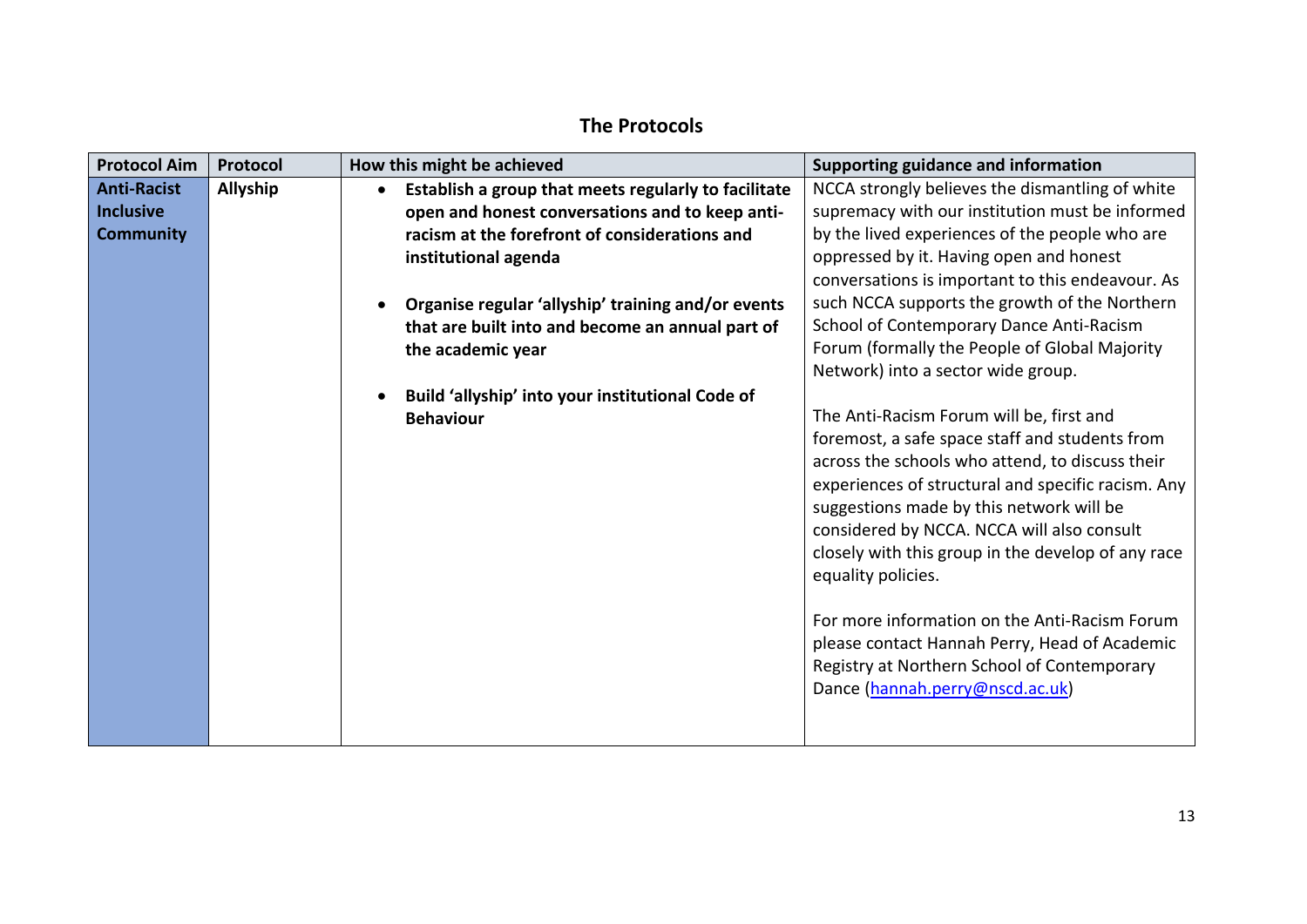| <b>Anti-Racist</b> | <b>Bystander</b>    | $\bullet$ | Use the NCCA Inclusivity Protocol on Allyship and                                                                                                                                                                                                                                                                                                                                                                                                                                                    | Active Bystanders intervene to provide help in                                                                                                                                                                                                |
|--------------------|---------------------|-----------|------------------------------------------------------------------------------------------------------------------------------------------------------------------------------------------------------------------------------------------------------------------------------------------------------------------------------------------------------------------------------------------------------------------------------------------------------------------------------------------------------|-----------------------------------------------------------------------------------------------------------------------------------------------------------------------------------------------------------------------------------------------|
| <b>Inclusive</b>   | <b>Intervention</b> |           | Being an Active Bystander to support individuals                                                                                                                                                                                                                                                                                                                                                                                                                                                     | such scenarios where it is safe and appropriate.                                                                                                                                                                                              |
| <b>Community</b>   |                     |           | to be actively anti-racist by being Active                                                                                                                                                                                                                                                                                                                                                                                                                                                           | It is important to be an Active Bystander as far as                                                                                                                                                                                           |
|                    |                     |           | <b>Bystanders</b>                                                                                                                                                                                                                                                                                                                                                                                                                                                                                    | possible because it indicates to both the                                                                                                                                                                                                     |
|                    |                     |           |                                                                                                                                                                                                                                                                                                                                                                                                                                                                                                      | offending person and the person being offended                                                                                                                                                                                                |
|                    |                     | $\bullet$ | Plan and hold regular conversations about what                                                                                                                                                                                                                                                                                                                                                                                                                                                       | where the larger community stands.                                                                                                                                                                                                            |
|                    |                     |           | being an Active Bystander means, to help                                                                                                                                                                                                                                                                                                                                                                                                                                                             |                                                                                                                                                                                                                                               |
|                    |                     |           | familiarise the community with the concept and                                                                                                                                                                                                                                                                                                                                                                                                                                                       | Everyone is a Bystander at one time or another.                                                                                                                                                                                               |
|                    |                     |           | applying it to everyday thinking                                                                                                                                                                                                                                                                                                                                                                                                                                                                     | A Bystander is a person who observes a conflict                                                                                                                                                                                               |
|                    |                     |           |                                                                                                                                                                                                                                                                                                                                                                                                                                                                                                      | or unacceptable behaviour. It might be                                                                                                                                                                                                        |
|                    |                     | $\bullet$ | Plan and hold an awareness campaign about                                                                                                                                                                                                                                                                                                                                                                                                                                                            | something serious or minor, one-time or                                                                                                                                                                                                       |
|                    |                     |           | being an Active Bystander that helps get the                                                                                                                                                                                                                                                                                                                                                                                                                                                         | repeated, but the Bystander knows that the                                                                                                                                                                                                    |
|                    |                     |           | conversation started                                                                                                                                                                                                                                                                                                                                                                                                                                                                                 | behaviour is destructive or likely to make a bad                                                                                                                                                                                              |
|                    |                     |           |                                                                                                                                                                                                                                                                                                                                                                                                                                                                                                      | situation worse.                                                                                                                                                                                                                              |
|                    |                     | $\bullet$ | Embed and support 'calling in' (taking the time to<br>have a conversation with an individual so that they<br>understand where their actions, words and/or<br>behaviour may not be inclusive) and 'calling out'<br>(eg publicly calling out discriminatory words and<br>actions when you are a white person in an all-white<br>group) by, for example, including these practices<br>in your institutional Code of Behaviour and<br>ensuring the whole School community knows<br>what these terms mean | Ignoring offensive and unacceptable behaviour<br>often only reinforces acceptability of such<br>behaviours Anyone can be an anti-racist Active<br>Bystander in any kind of situation, including ones<br>where no targeted groups are present. |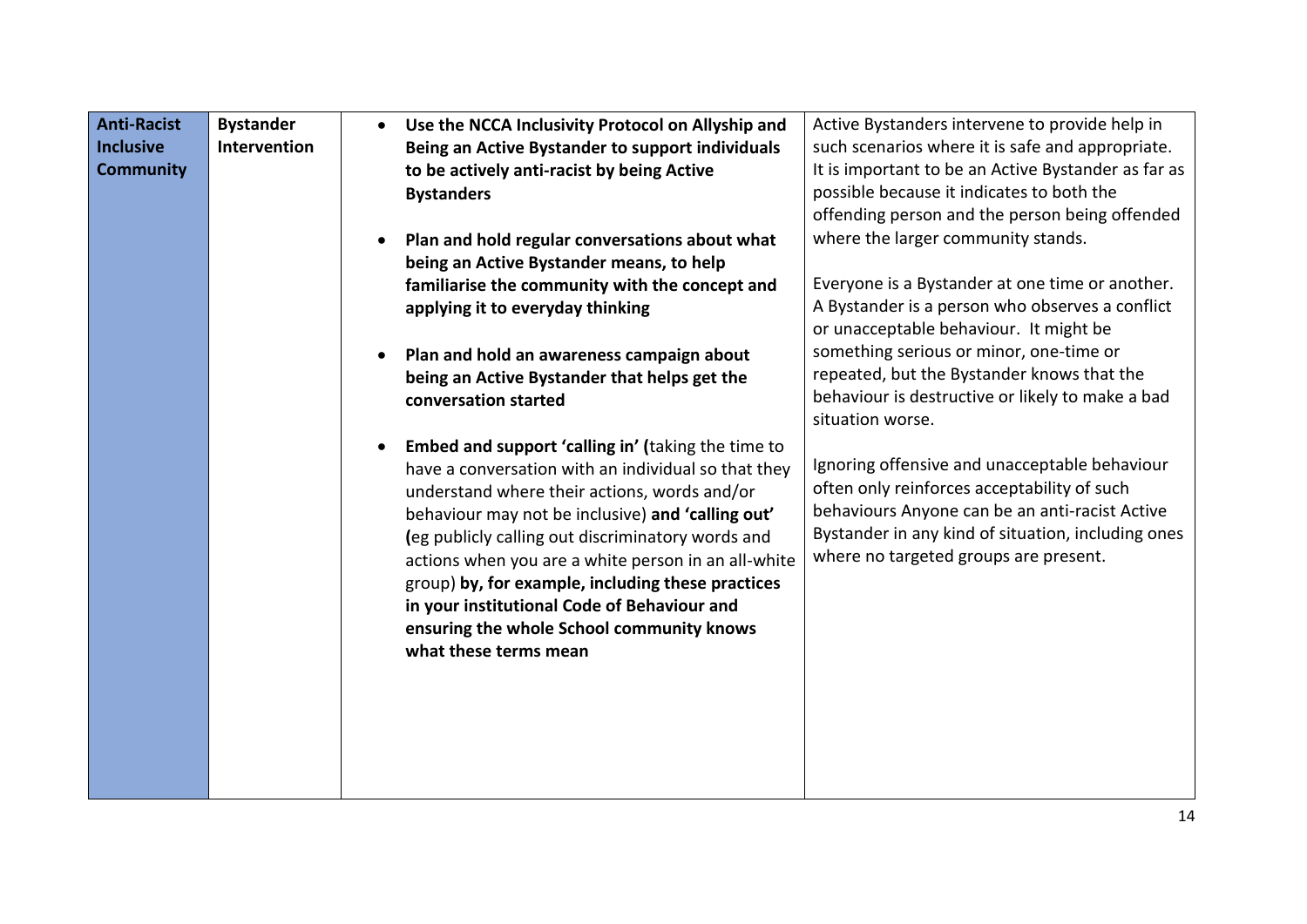| <b>Decolonising</b> | <b>Decolonise the</b> | Review the curriculum on an annual basis, which<br>$\bullet$ | The NCCA is aware that circus arts, drama and          |
|---------------------|-----------------------|--------------------------------------------------------------|--------------------------------------------------------|
| the                 | curriculum:           | might encompass the following:                               | dance are white-dominated fields and that this is      |
| <b>Institution</b>  | Undertake an          |                                                              | reflected in the curricula of our school. Students     |
|                     | annual                | Review of overall course aims and content<br>$\Omega$        | are likely to be taught by mostly white staff, to      |
|                     | curriculum            | Review of module content (you may select<br>$\circ$          | be presented with mostly white faces in their          |
|                     | review                | specific modules to focus on year on year)                   | classroom and other resources, and study plays         |
|                     |                       | Review of learning and teaching assessment<br>$\circ$        | or choreography by predominately white artists.        |
|                     |                       | and feedback                                                 | This is limiting and stifles both the sector and       |
|                     |                       | Involving students in these reviews<br>$\circ$               | anti-racist advocacy at large.                         |
|                     |                       | Establishing lines of responsibility - who is<br>$\circ$     |                                                        |
|                     |                       | responsible for undertaking, completing                      | The NCCA SSLTC can be used to support work in          |
|                     |                       | and reporting on these reviews                               | this regard                                            |
|                     |                       | Seek support from the NCCA Student Staff Learning and        |                                                        |
|                     |                       | <b>Teaching Committee (SSLTC)</b>                            |                                                        |
|                     |                       |                                                              |                                                        |
|                     |                       |                                                              |                                                        |
|                     | <b>Decolonise the</b> | Prioritise the development of a framework that               | <b>Kingston University have developed an Inclusive</b> |
|                     | curriculum:           | can help build, maintain and enhance an inclusive            | Curriculum Framework. This best practice seeks         |
|                     | Develop an            | curriculum. Work to support this might include:              | to embed inclusivity into the curriculum from          |
|                     | <b>Inclusive</b>      |                                                              | inception of a course or module through to             |
|                     | <b>Curriculum</b>     | Setting a target and an action plan<br>$\circ$               | review.                                                |
|                     | <b>Framework</b>      | (including a timeline) for the development                   |                                                        |
|                     |                       | of an Inclusive Curriculum Framework.                        | The NCCA will refer to the Kingston University         |
|                     |                       | (This is likely to be a long-term strategy, so               | framework in the development of their own              |
|                     |                       | it is important to build in achievable targets               | frameworks and monitoring processes.                   |
|                     |                       | and milestones.)                                             |                                                        |
|                     |                       | Linking the Inclusive Curriculum Framework<br>$\circ$        |                                                        |
|                     |                       | with Learning and Teaching Strategies                        |                                                        |
|                     |                       | Ensuring students are comprehensively<br>$\circ$             |                                                        |
|                     |                       | involved in the development of the School                    |                                                        |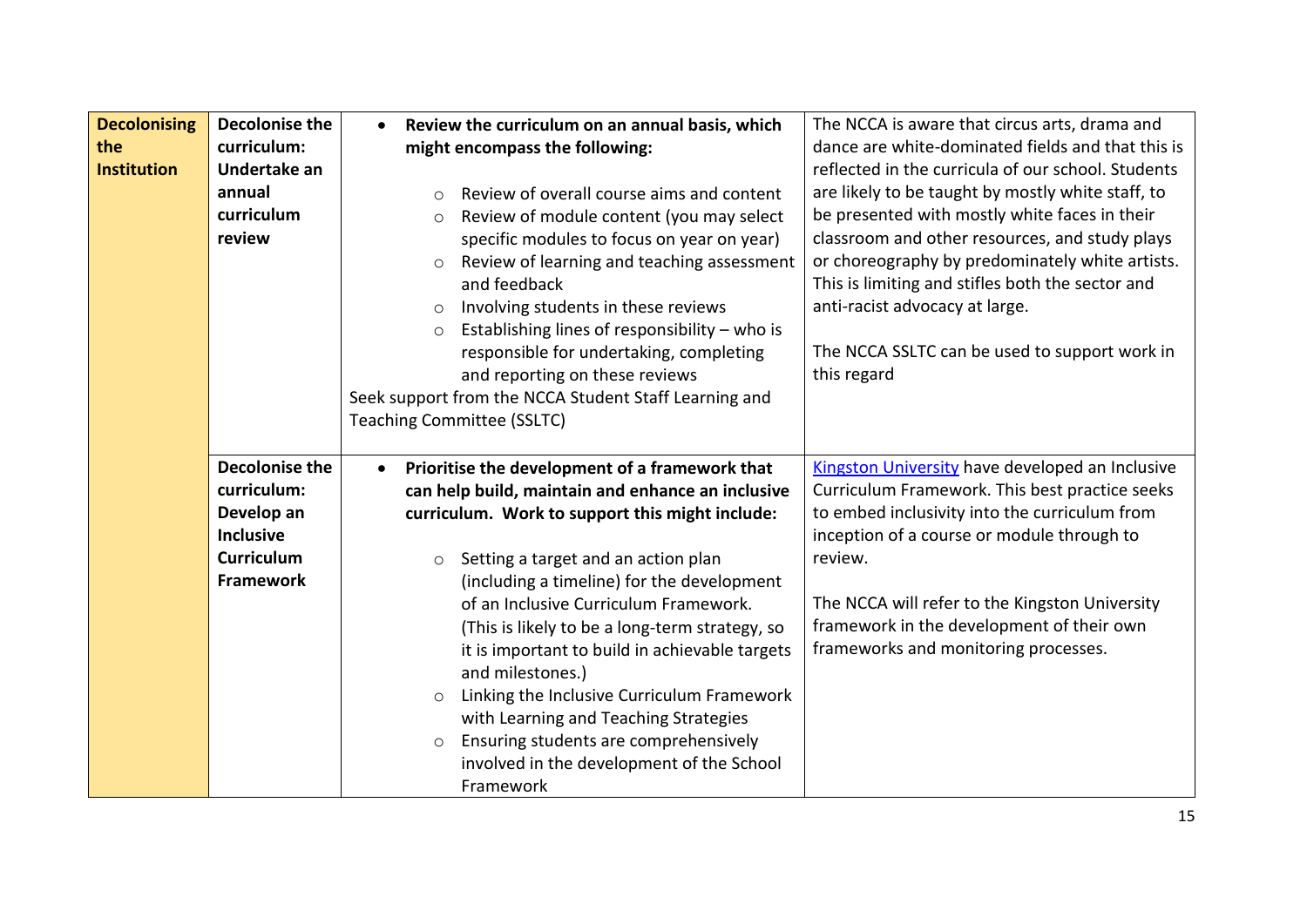| <b>Decolonising</b><br>the<br><b>Institution</b> | <b>Decolonising</b><br>the<br>curriculum:<br><b>Supporting</b><br>inclusive<br>curriculum<br>delivery                                                               | Review your end of year and other performance<br>opportunities:<br>Showcase a diverse range of artists at all<br>$\circ$<br>levels from writers to choreographers,<br>dancers to actors and other<br>performers/artists, make-up, costumes and<br>set design;<br>Consider and cast ethnically and culturally<br>$\circ$<br>diverse performers in various roles, not<br>merely those that explicitly state race.<br>In terms of costume, and particularly in<br>$\circ$<br>terms of shoes and tights for ballet/other<br>forms of dance, sure that a range of skin<br>tones are available.<br>Where equipment is not given in the school,<br>$\circ$<br>help students find a supplier. | Make-up, hairstyling and costume design must<br>be cultural and racially sensitive.<br>Blackface and racial caricatures are<br>unacceptable. Tradition is not an excuse for<br>racist action.<br>When professional make-up and hair stylists are<br>commissioned and when these are taught as part<br>of the curriculum, they must include expertise in<br>make-up and hairstyling for various skin tones<br>and hair textures.                                                                        |
|--------------------------------------------------|---------------------------------------------------------------------------------------------------------------------------------------------------------------------|---------------------------------------------------------------------------------------------------------------------------------------------------------------------------------------------------------------------------------------------------------------------------------------------------------------------------------------------------------------------------------------------------------------------------------------------------------------------------------------------------------------------------------------------------------------------------------------------------------------------------------------------------------------------------------------|--------------------------------------------------------------------------------------------------------------------------------------------------------------------------------------------------------------------------------------------------------------------------------------------------------------------------------------------------------------------------------------------------------------------------------------------------------------------------------------------------------|
|                                                  | <b>Decolonising</b><br>the culture:<br>Setting and<br>supporting<br>community<br>culture<br><b>Decolonising</b><br>the culture:<br><b>Setting and</b><br>supporting | Ensure that students, staff and visitors all feel<br>welcome and at ease in our institutions. This<br>means:<br>taking the time to pronounce names<br>$\circ$<br>correctly and taking correction with grace;<br>being sensitive to cultural differences<br>$\circ$<br>where they arise;<br>challenging, both in yourself and others,<br>$\circ$<br>stereotypes, racist assumption and<br>microaggressions;                                                                                                                                                                                                                                                                            | Decolonising is often only referred to in<br>institutions in the context of the curriculum, but<br>Decolonising the curriculum is not enough. NCCA<br>must work to Decolonise themselves at all levels.<br>This meaning ensuring that both the practice and<br>theory of our art forms are decolonised to<br>ensure a range of people are represented.<br>We acknowledge that implementing structural<br>change may take time and that mistakes will<br>likely be made. However, this is no excuse for |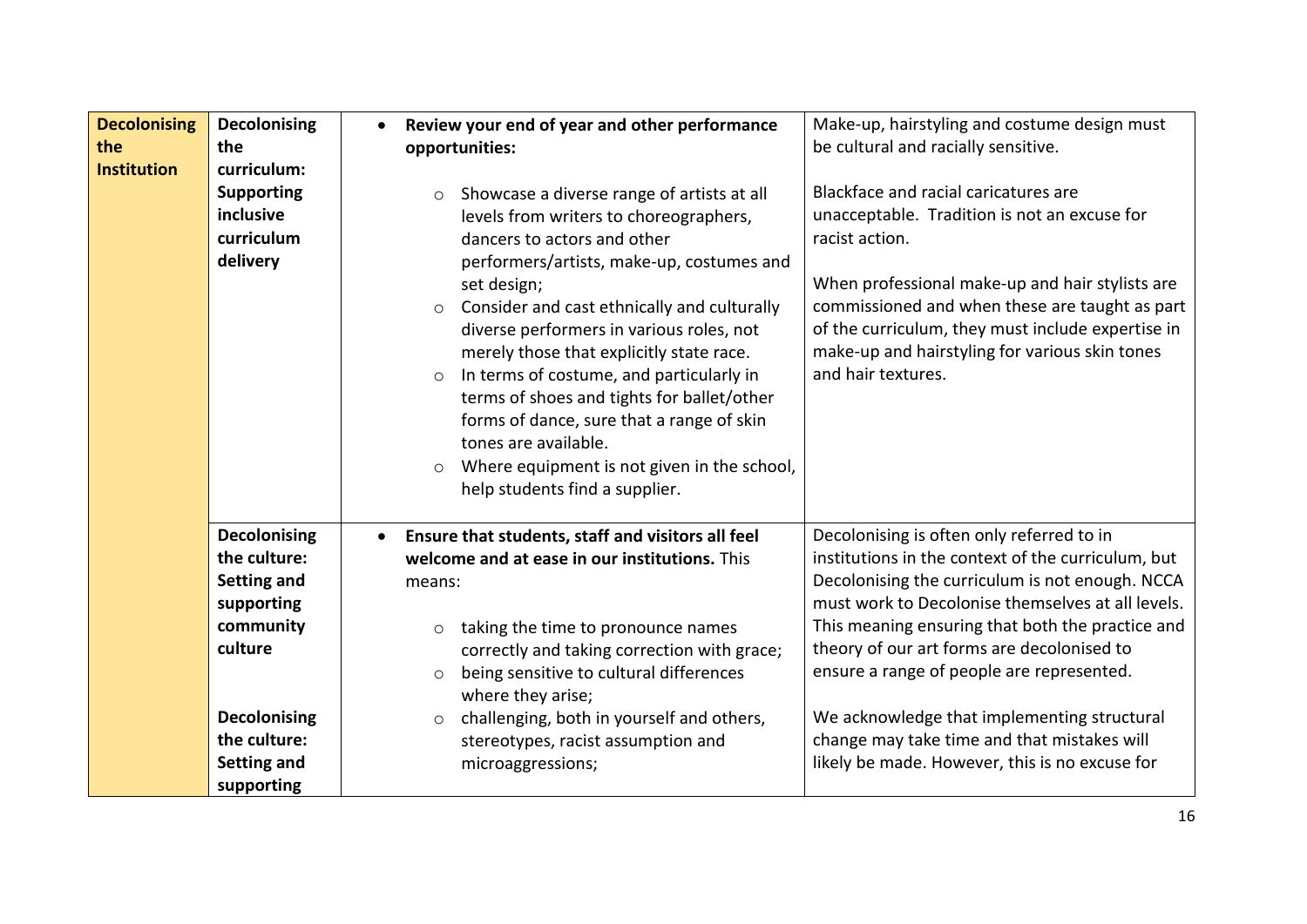| <b>Decolonising</b><br>the<br><b>Institution</b> | community<br>culture (cont.)           | championing people above institutional<br>$\circ$<br>reputation;<br>when considering tutors or guests tutors,<br>$\circ$<br>paying due attention to the ethnic and<br>cultural identity of your students. Are they<br>seeing themselves represented?<br>making actions and commitments count;<br>$\circ$<br>avoid tokenism;<br>ensuring that all students are reflected<br>$\circ$<br>throughout the school in posters, pictures,<br>photographs, videos, online and in print;<br>regularly reviewing organisations (such as<br>$\circ$<br>those for trips and exchanges) and<br>individuals (including guest artists/teaching<br>staff) that work or may be approached to<br>work with the institution to ensure diverse<br>voices and performers are represented and<br>included. | not endeavouring to tackling systems of racial<br>inequality.<br>It is crucial that care is taken to reflect the<br>diversity of a school and art form without being<br>misleading or tokenistic. For example, do not<br>invite only Black tutors to teach guest or master<br>classes during Black History Month. Tackling and<br>dismantling racial inequality is not a<br>performative action relegated to certain points<br>in the year. It is an ongoing mission requiring a<br>continuous process of review and assurance. |
|--------------------------------------------------|----------------------------------------|-------------------------------------------------------------------------------------------------------------------------------------------------------------------------------------------------------------------------------------------------------------------------------------------------------------------------------------------------------------------------------------------------------------------------------------------------------------------------------------------------------------------------------------------------------------------------------------------------------------------------------------------------------------------------------------------------------------------------------------------------------------------------------------|---------------------------------------------------------------------------------------------------------------------------------------------------------------------------------------------------------------------------------------------------------------------------------------------------------------------------------------------------------------------------------------------------------------------------------------------------------------------------------------------------------------------------------|
|                                                  | <b>Decolonising</b><br>the structures: | Consider including students and cultural and ethnic<br>diversity in the recruitment process. This could be                                                                                                                                                                                                                                                                                                                                                                                                                                                                                                                                                                                                                                                                          | When recruiting new staff, it is good practice to<br>ensure that shortlisted applicants who are                                                                                                                                                                                                                                                                                                                                                                                                                                 |
|                                                  | <b>Staff</b>                           | managed, for example, by holding a 'student                                                                                                                                                                                                                                                                                                                                                                                                                                                                                                                                                                                                                                                                                                                                         | invited to an interview can meet the students                                                                                                                                                                                                                                                                                                                                                                                                                                                                                   |
|                                                  | recruitment                            | meeting' for shortlisted applicants, to give them the<br>opportunity to meet the students and for students<br>to meet prospective staff members and feed back to<br>the interview panel. NCCA suggests:                                                                                                                                                                                                                                                                                                                                                                                                                                                                                                                                                                             | and that students can feedback into that<br>recruitment process. When recruiting teaching<br>staff, it is particularly helpful to have a cross-<br>section of students from different stages of the<br>specific discipline.                                                                                                                                                                                                                                                                                                     |
|                                                  | <b>Decolonising</b>                    | Supporting the 'student meeting' with the<br>$\circ$                                                                                                                                                                                                                                                                                                                                                                                                                                                                                                                                                                                                                                                                                                                                | Such meetings should be supported by at least                                                                                                                                                                                                                                                                                                                                                                                                                                                                                   |
|                                                  | the structures:<br><b>Staff</b>        | presence of at least one (ideally two) members                                                                                                                                                                                                                                                                                                                                                                                                                                                                                                                                                                                                                                                                                                                                      | one member of staff (preferably two) who can                                                                                                                                                                                                                                                                                                                                                                                                                                                                                    |
|                                                  | recruitment                            | of staff who can make introductions, guide the<br>conversation (including timekeeping!) and act                                                                                                                                                                                                                                                                                                                                                                                                                                                                                                                                                                                                                                                                                     | ensure that there is someone responsible<br>present. Two members of staff might be helpful                                                                                                                                                                                                                                                                                                                                                                                                                                      |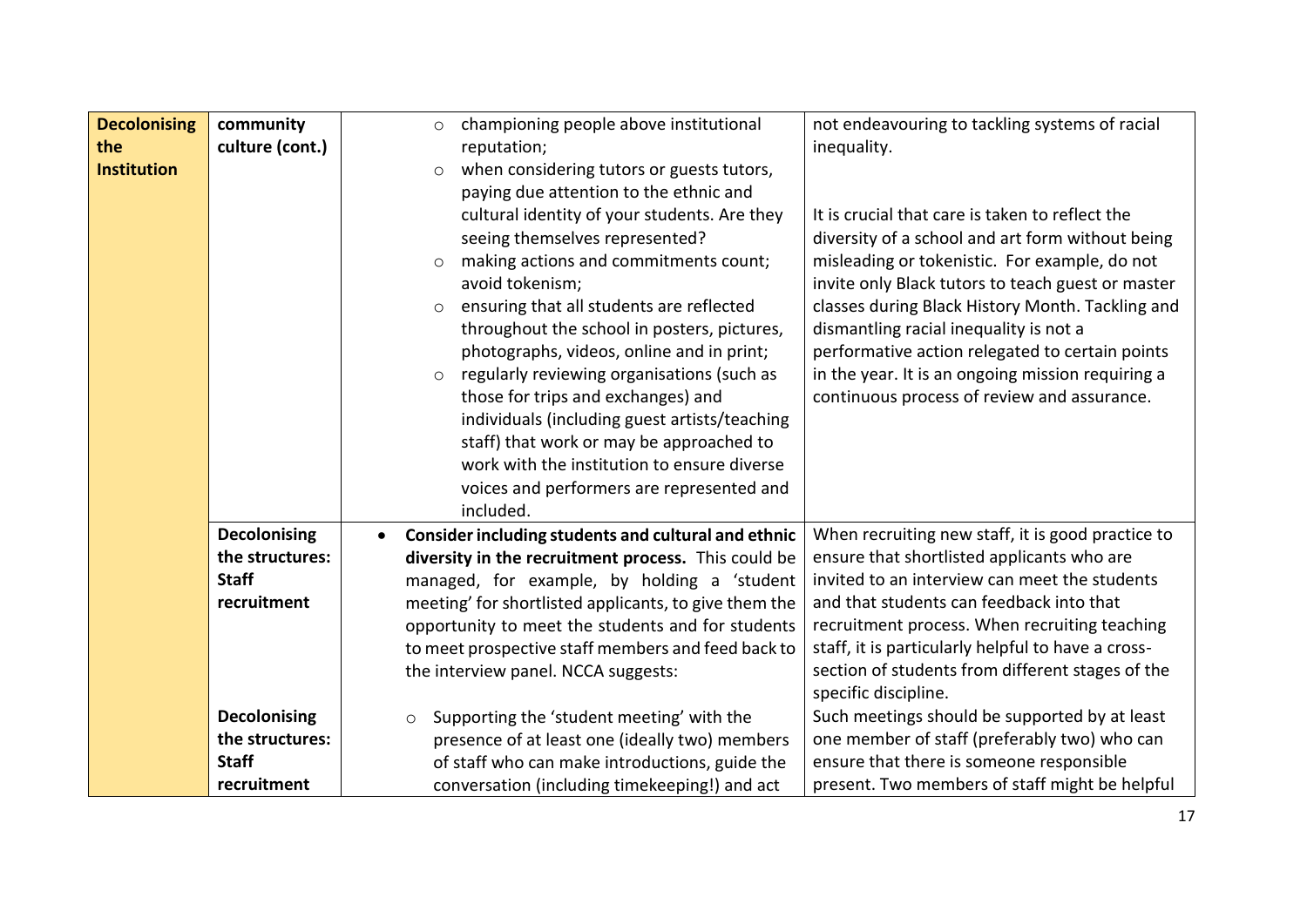| <b>Decolonising</b> |                     | as the responsible party/ies ensuring                      | in the event of corroboration of any particular  |
|---------------------|---------------------|------------------------------------------------------------|--------------------------------------------------|
| the                 |                     | safeguarding/duty of care obligations are met;             | points of interest for the interview panel that  |
| <b>Institution</b>  |                     | Ensuring students are supported to think about<br>$\circ$  | arise from the meeting.                          |
|                     |                     | appropriate lines of questioning and what the              |                                                  |
|                     |                     | institution's expectations are of students for             | Care should be taken to manage students'         |
|                     |                     | professional conduct in the student meeting;               | expectations that their expressed preference for |
|                     |                     |                                                            | any particular candidate may not necessarily     |
|                     |                     |                                                            | mean that this is the eventual appointed         |
|                     |                     | Ensuring that there is a clear feedback<br>$\circ$         | candidate. The interview panel will need to      |
|                     |                     | mechanism from the students to the interview               | weigh up all aspects of the candidates arising   |
|                     |                     | panel. Students should understand what this                | from the recruitment process.                    |
|                     |                     | mechanism is and what role it plays (i.e. that             |                                                  |
|                     |                     | the student feedback will form part, but not all,          | The difference between positive action and       |
|                     |                     | of the interview panel's considerations and                | positive discrimination should be clearly        |
|                     |                     | decision-making);                                          | explained to students (definitions and examples  |
|                     |                     | Ensuring students understand from the outset<br>$\circ$    | are provided in Section 4 of this document).     |
|                     |                     | the difference between positive action and                 |                                                  |
|                     |                     | positive discrimination, and what the                      |                                                  |
|                     |                     | institution is legally permitted to do.                    |                                                  |
|                     |                     | If staff members present at the student meeting will be    |                                                  |
|                     |                     | required to give their impressions or provide any          |                                                  |
|                     |                     | clarifications on interview panel queries arising from the |                                                  |
|                     |                     | student feedback, ensuring they are aware of this before   |                                                  |
|                     |                     | agreeing to the process.                                   |                                                  |
|                     | <b>Decolonising</b> | Embed best practice on staff applications and<br>$\bullet$ | Schools hold individual responsibility for       |
|                     | the structures:     | interview processes:                                       | recruitment and employment of staff. To ensure   |
|                     | <b>Staff</b>        |                                                            | practices are as equitable as possible, we       |
|                     | recruitment         | Ensure that employment criteria shown in the<br>$\circ$    | encourage all member schools to follow the best  |
|                     |                     | job descriptions and vacancy advertisement is              | practices identified in this section.            |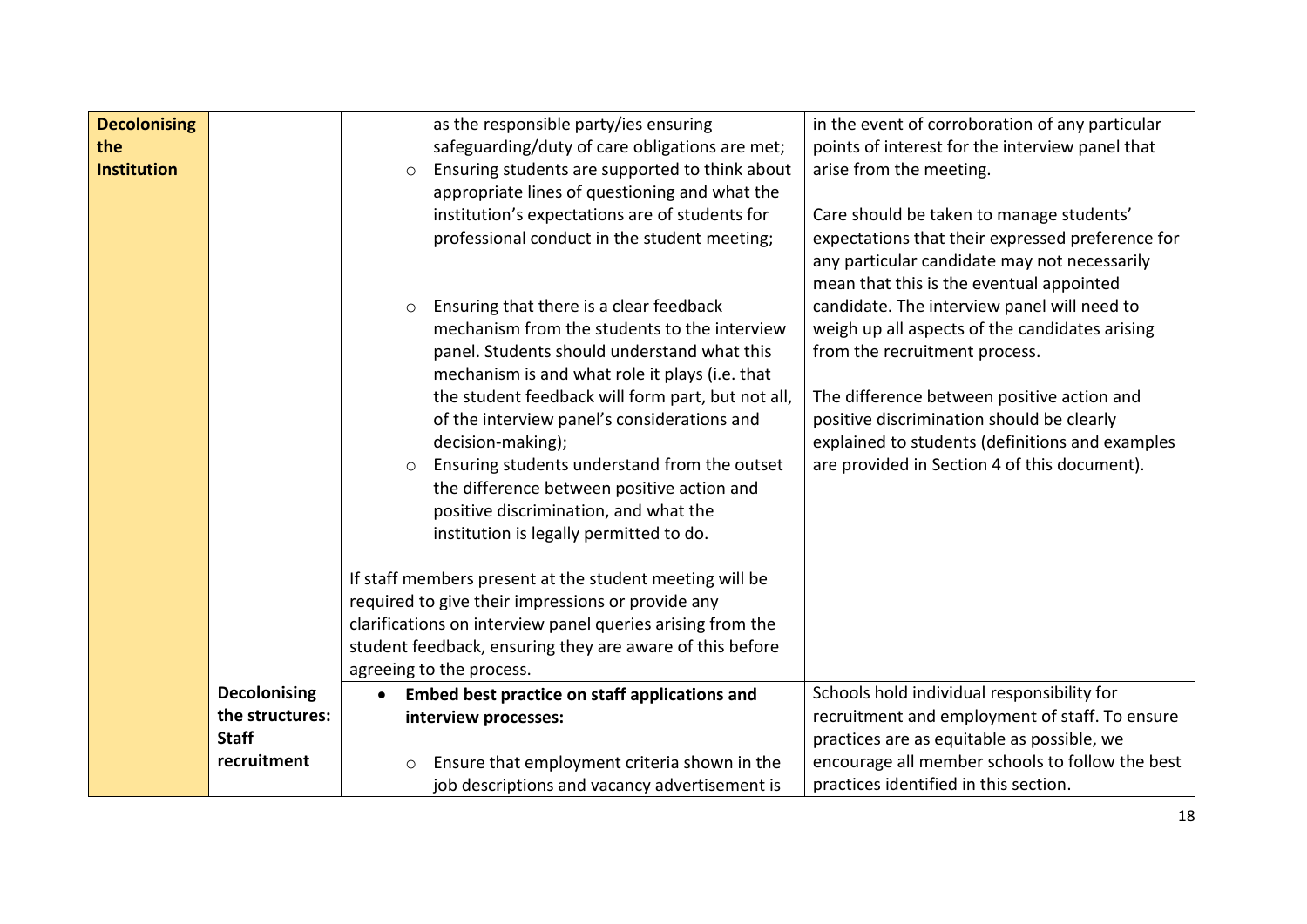| <b>Decolonising</b><br>the<br><b>Institution</b> |                                                                                          | significant, objective, and appropriate to that<br>particular post.<br>Review job application forms to ensure that<br>$\circ$<br>they are equitable in practice. The application<br>form should be designed so it can be clearly<br>segmented by HR teams to remove sensitive<br>information prior to shortlisting.<br>Ensure that job descriptions avoid stereotyping<br>$\circ$<br>and wording that may discourage certain<br>applicants.<br>Detach any Equality Monitoring Forms and<br>$\circ$<br>personal identification information ('sensitive<br>information') from the application before<br>passing to shortlisting panel.<br>As permitted by the Equality Act, consider<br>$\circ$<br>practising <b>positive action</b> <sup>11</sup> in the selection<br>process between two candidates of equal<br>suitability.<br>Invest in unconscious bias and race equity<br>$\circ$<br>training for staff responsible for recruiting, | 'Sensitive information' includes personal details<br>in a candidate's CV and supporting statement -<br>these should be removed before the application<br>is issued to the recruiting manager for<br>shortlisting.                                                                                     |
|--------------------------------------------------|------------------------------------------------------------------------------------------|-----------------------------------------------------------------------------------------------------------------------------------------------------------------------------------------------------------------------------------------------------------------------------------------------------------------------------------------------------------------------------------------------------------------------------------------------------------------------------------------------------------------------------------------------------------------------------------------------------------------------------------------------------------------------------------------------------------------------------------------------------------------------------------------------------------------------------------------------------------------------------------------------------------------------------------------|-------------------------------------------------------------------------------------------------------------------------------------------------------------------------------------------------------------------------------------------------------------------------------------------------------|
|                                                  |                                                                                          | shortlisting and interviewing new staff.                                                                                                                                                                                                                                                                                                                                                                                                                                                                                                                                                                                                                                                                                                                                                                                                                                                                                                |                                                                                                                                                                                                                                                                                                       |
|                                                  | <b>Decolonising</b><br>recruitment:<br><b>Best practice</b><br>for student<br>admissions | Link your Access and Participation Plan and its<br>targets on addressing underrepresentation of<br>ethnic diversity to your work in decolonising the<br>institution. This might encompass the following:                                                                                                                                                                                                                                                                                                                                                                                                                                                                                                                                                                                                                                                                                                                                | NCCA is required to produce an individual annual<br>plan of activity that is reviewed by the NCCA<br>Equality, Diversity and Inclusivity Committee<br>along with a termly impact report of their<br>activity. The aim is to create a pipeline to allow<br>people from underrepresented communities to |

<sup>11</sup> See, in particular, 'Section 159: Positive Action: recruitment and promotion' in: <https://www.legislation.gov.uk/ukpga/2010/15/notes/division/3/11/2>

 $\overline{\phantom{a}}$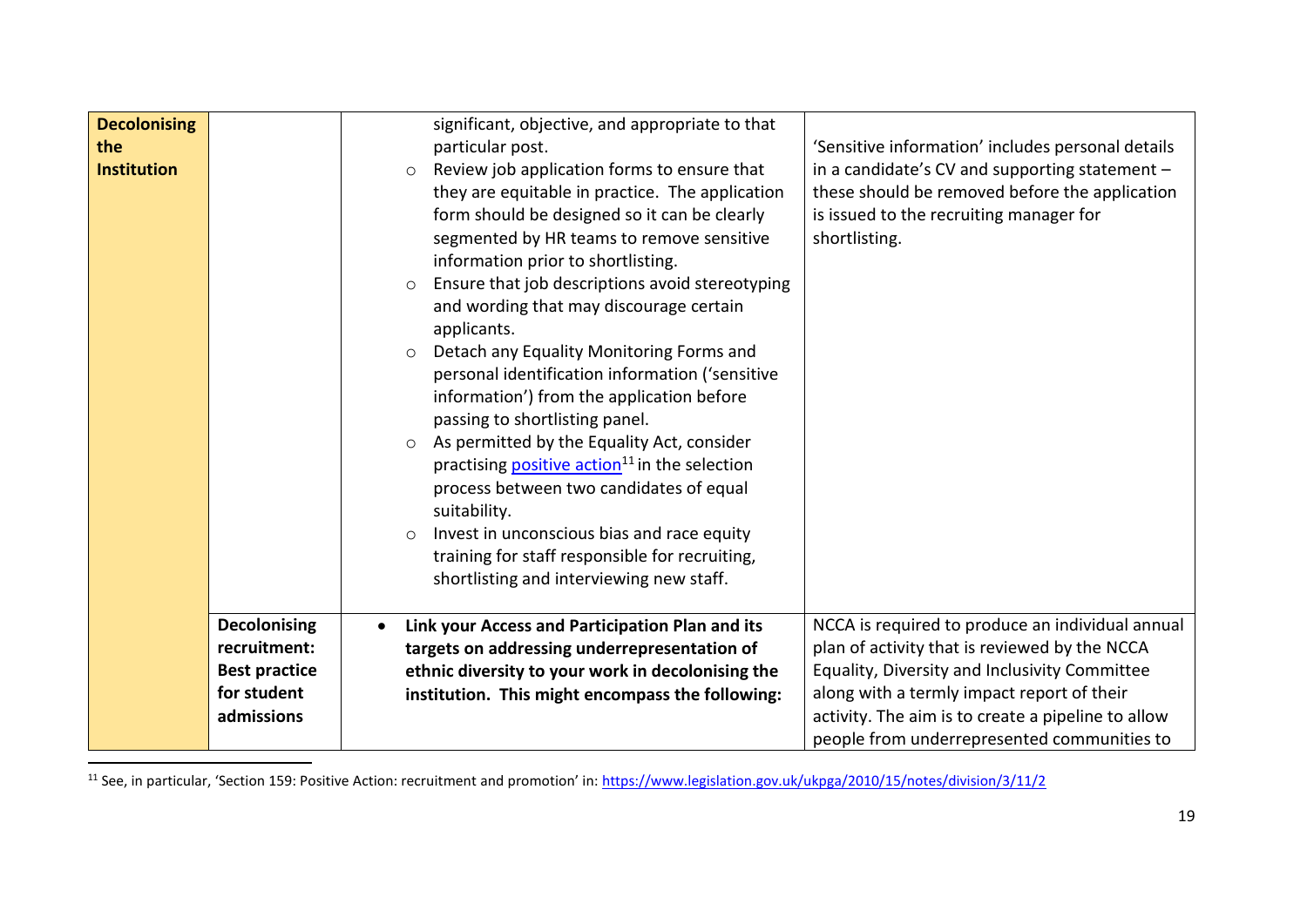| <b>Decolonising</b><br>the<br><b>Institution</b>           |                    | Running a series of positive action outreach<br>$\circ$<br>projects that seek to target, amongst other<br>criteria, schools with a diverse student<br>population;<br>Ensuring that the individual School plan of<br>$\circ$<br>Widening Access and Participation activity,<br>along with the termly impact reports of the<br>activity are submitted on time;<br>Considering decolonising the curriculum of school<br>pre-vocational or youth programmes to ensure it is<br>accessible and representative of all cultures. | develop the skills that will enable them to<br>succeed at audition.                                                                                                                                                                                                                                                                                                                                                                   |
|------------------------------------------------------------|--------------------|---------------------------------------------------------------------------------------------------------------------------------------------------------------------------------------------------------------------------------------------------------------------------------------------------------------------------------------------------------------------------------------------------------------------------------------------------------------------------------------------------------------------------|---------------------------------------------------------------------------------------------------------------------------------------------------------------------------------------------------------------------------------------------------------------------------------------------------------------------------------------------------------------------------------------------------------------------------------------|
| <b>Working to</b><br>decolonise<br>the HE<br><b>Sector</b> | Use of<br>Language | Use the NCCA Contextual Admissions Framework<br>to support decolonisation of the institution. This<br>may include:<br>Review existing process against the NCCA<br>$\circ$<br>contextual admissions Framework to identify<br>any barriers and create targeted activities that<br>use the language, values and principles of the<br>Framework.                                                                                                                                                                              | The Contextual Admissions Framework aims to<br>ensure that recruitment, application and<br>selection are as fair, transparent and equitable<br>as possible. The intention is for this to create an<br>equitable partnership between institution and<br>applicants that allows for mutual understanding<br>with attention being paid to the applicant as an<br>individual and within the context of specialist<br>performance training |